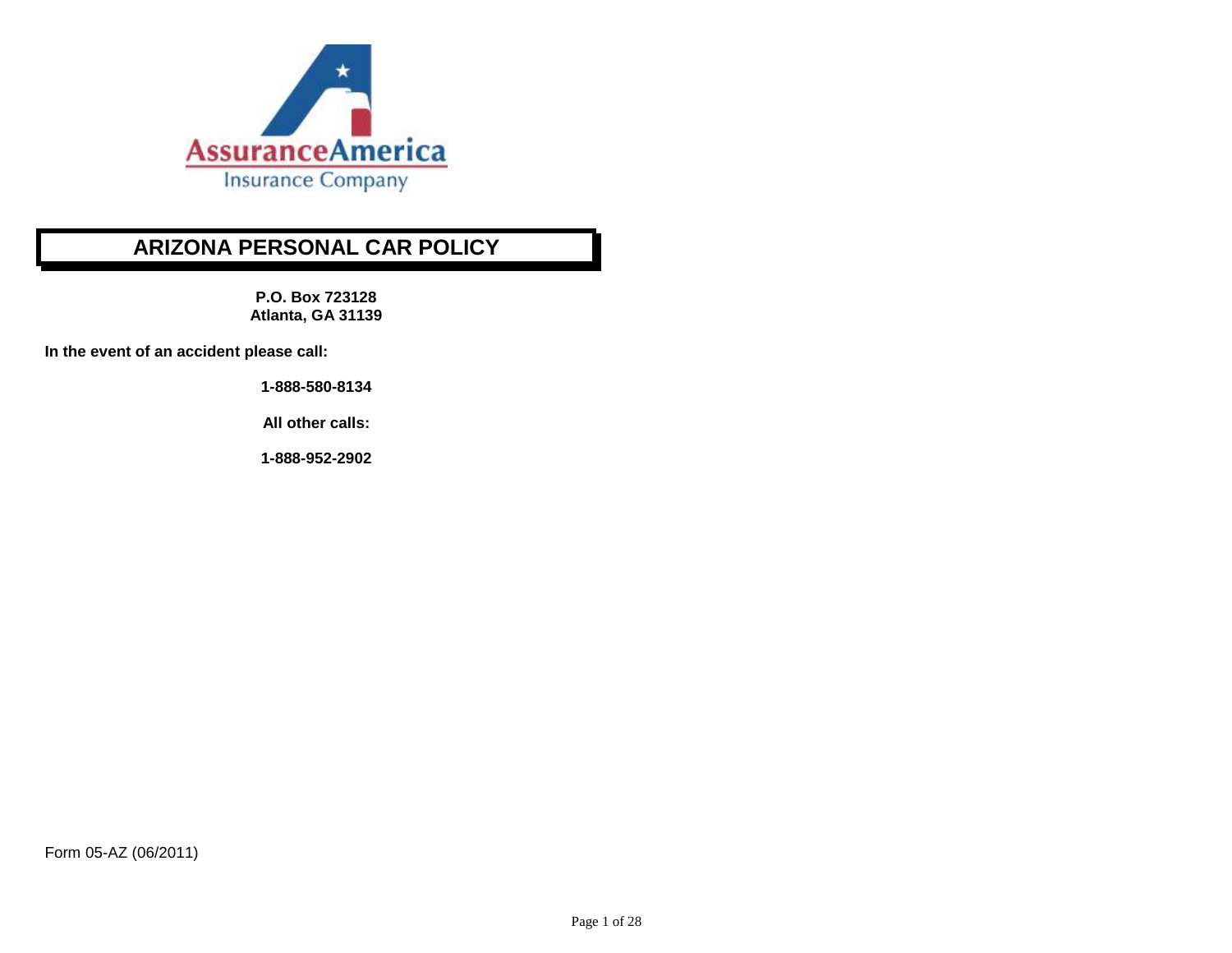### **TABLE OF CONTENTS**

#### **INSURING AGREEMENT**

#### **DEFINITIONS**

#### **PART I - LIABILITY TO OTHERS**

Insuring Agreement Additional Definitions for Part I Only Additional Payments Exclusions Limits of Liability Out of State Insurance Other Insurance Financial Responsibility Laws

#### **PART II - MEDICAL PAYMENTS**

Insuring Agreement Additional Terms for Part II Additional Definitions For Part II Only **Exclusions** Limits of Liability Other Insurance Assignment of Benefits

### **PART III – UNINSURED/UNDERINSURED MOTORISTS**

Insuring Agreements Additional Terms for Part III Additional Definitions for Part III Only **Exclusions** Limits of Liability Other Insurance Arbitration

#### **PART IV - CAR DAMAGE COVERAGE**

Insuring Agreement Towing and Labor Coverage Loss of Use Coverage Full Glass Coverage Additional Definition Exclusions Limits of Liability No Benefit to Bailee Appraisal

Payment of Loss Loss Payees & Lienholder's Rights Other Insurance

#### **PART V - ACCIDENTAL DEATH AND DISMEMBERMENT COVERAGE**

Insuring Agreement Limits of Liability Death, Dismemberment or Loss of Sight Covered Events Seat Belt Coverage Exclusions Additional Terms for Part V Notice of Claim Proof of Loss Payment of Claims Physical Examination and Autopsy

#### **PART VI - GENERAL PROVISIONS**

Policy Period & Territory Two or More Cars Insured Claims Handling Suits Against Us Our Recovery Rights (Subrogation & Reimbursement) **Assignment** Policy Changes Cancellation and Non-Renewal Automatic Termination Proof of Notice Our Right to Void for Fraud or Misrepresentation Our Right to Void for Failure of Initial Payment Policy Conformed to Statutes Fraudulent Claims Conditions Precedent **Bankruptcy** 

#### **YOUR DUTIES & REPORTING ALL ACCIDENTS AND LOSSES**

Notice of an Accident or Loss **Other Duties** 

#### **ENDORSEMENTS**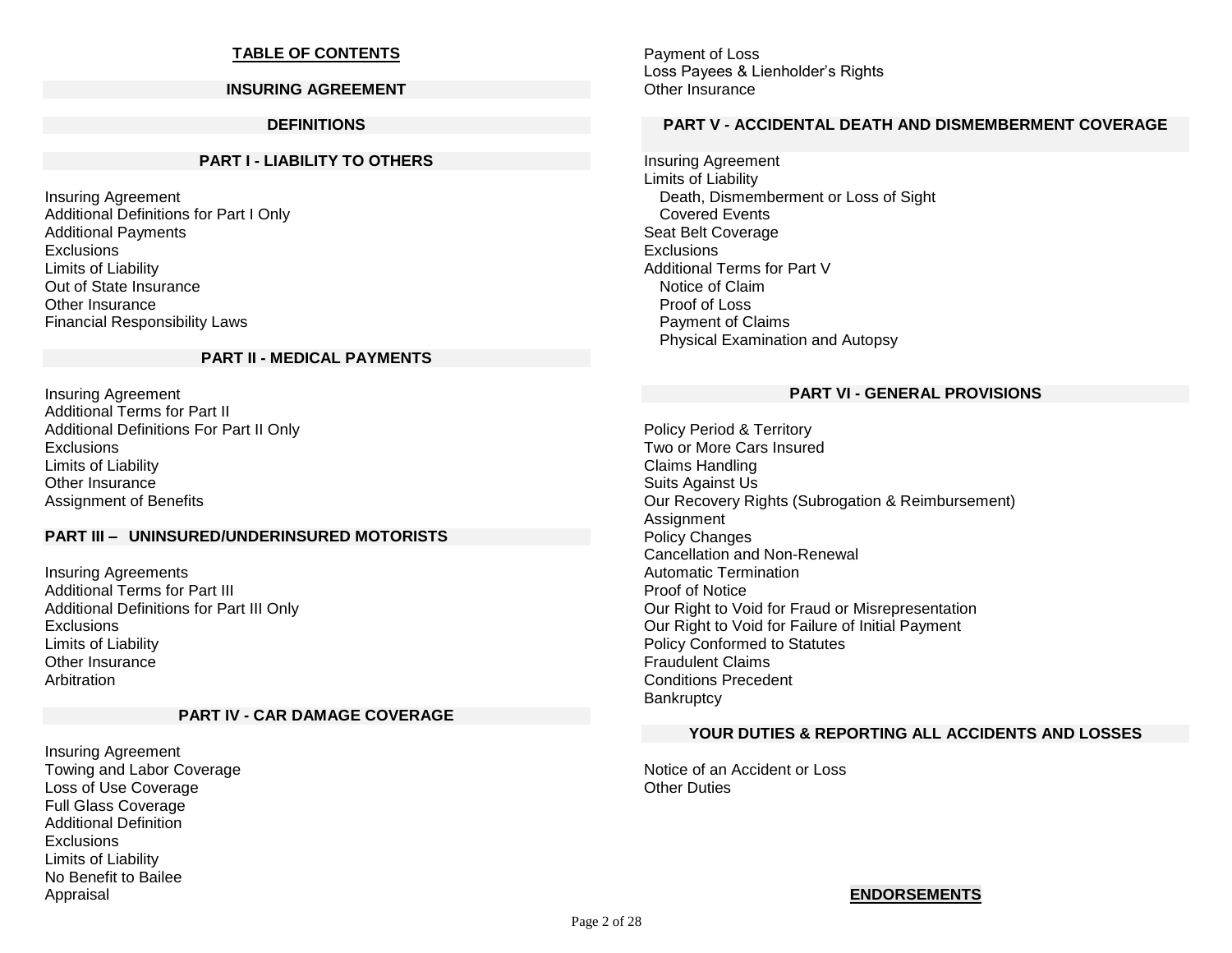## **NAMED DRIVER – NON-OWNED VEHICLE COVERAGE**

**NAMED DRIVER EXCLUSION** 

**LIMITED COVERAGE ENDORSEMENT**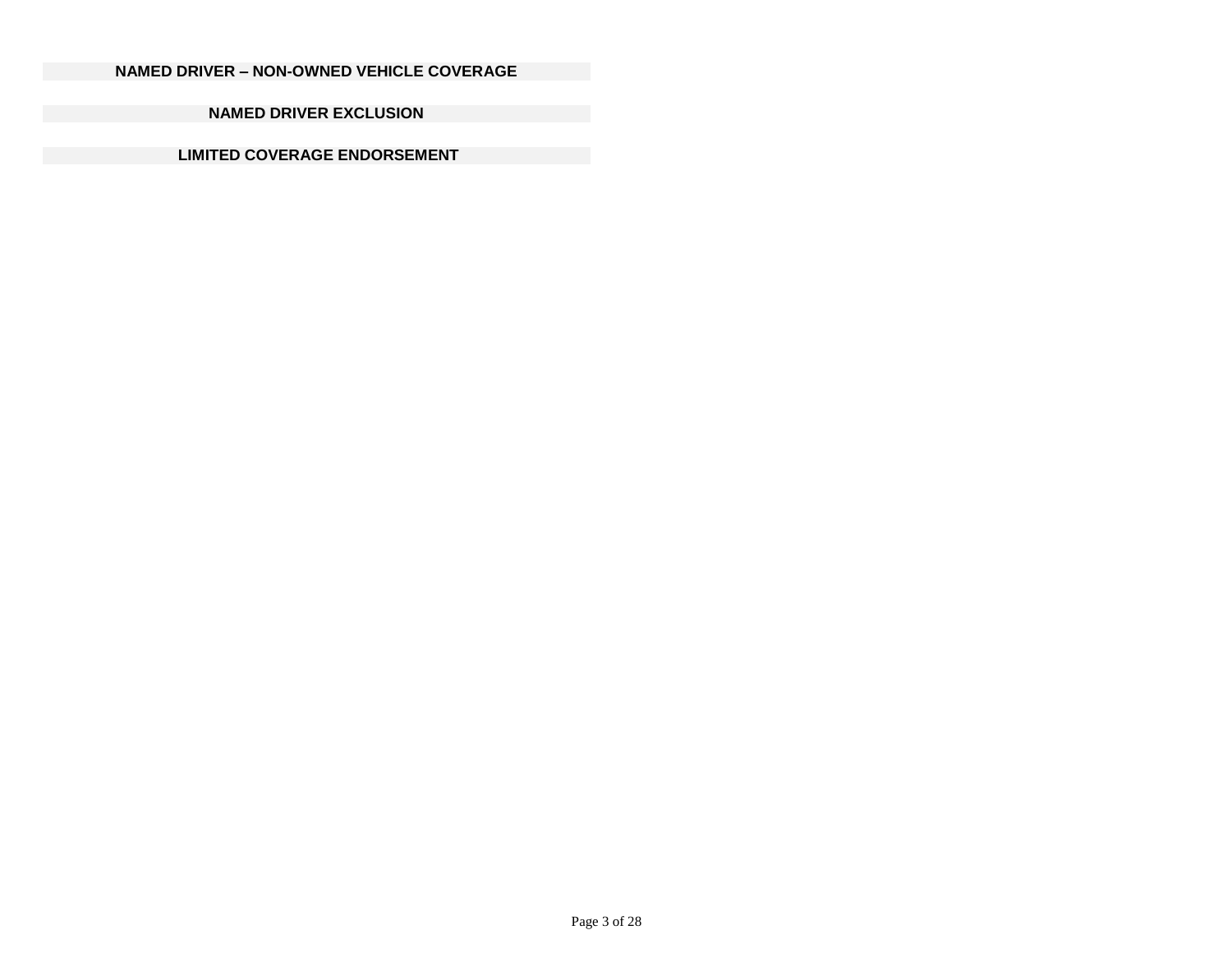Please read **your** Personal Car Policy. It is a binding legal contract between **you** and **us**. The **Application** and **Declarations Page**, and any endorsements issued by **us**, are part of the contract formed by this policy. This policy describes which vehicles and **persons** have coverage, and which vehicles and **persons** do not have coverage. It includes language that excludes, restricts and limits coverage. It also describes the duty to give **us** notice of an **accident** or **loss**, and to notify **us** about changes in vehicles or drivers in **your household**.

**IMPORTANT:** Coverage may not apply under this policy for any **person** who does not comply with all:

- 1. Notice requirements;
- 2. Duties; and
- 3. Policy terms.

Anyone insured under this policy must comply with the policy requirements before coverage applies. Failure to comply will result in a claim or coverage denial if **our** rights or interests are prejudiced as a result of the breach of the policy terms or conditions.

The last day of any time period required by this policy to make a payment, perform a duty or give notice, may be any day of the year, including a Saturday, Sunday or public holiday. If the due date of a premium payment is on a Saturday, Sunday or legal public holiday, the payment will be deemed timely if sent on the next following business day.

### **INSURING AGREEMENT**

If **you** pay **your** premium when due (or during a **grace period** that may apply), **we** agree to insure **you**, subject to the terms of this policy, for the coverage shown on the **Declarations Page**, up to the limits of liability.

If **you** make **your** initial payment by check or any method other than cash, coverage under this policy is conditioned upon that initial payment being honored when first presented for payment to **your** bank or financial institution.

#### **DEFINITIONS**

When shown in this policy in **bold** print the words and phrases listed below have the meaning shown here. These meanings will apply whether the word or phrase appears in the singular, possessive, plural, active or passive forms:

1. "**Accident**" means an unexpected and unintended event that causes **bodily injury**, **property damage** or **loss**, which arises out of the ownership, maintenance, or use of a motor vehicle designed for use on public roads.

- 2. "**Actual cash value**" means the fair market value of stolen or damaged property at the time and place of the **loss**.When determining fair market value:
	- a. The age, mileage and physical condition of the property will reduce its value; and
	- b. **Depreciation** and prior damage will reduce its value.
- 3. "**Application**" means the form(s) provided by **us** to collect the information upon which **we** rely to decide to issue this policy and determine the proper premium to charge for the risk to be insured. This includes any supplemental application and coverage election, selection and rejection forms provided by **us**, and requests for additional information.
- 4. "**Auto business**" means motor vehicle **business** operations, **including but not limited to**:
	- a. Selling;
	- b. Leasing;
	- c. Transporting;
	- d. Delivering;
	- e. Repairing;
	- f. Servicing;
	- g. Road testing;
	- h. Cleaning;
	- i. Parking;
	- j. Storing;
	- k. Renting; or
	- L. Towing;
	- any motor vehicles.
- 5. "**Bodily injury**" means bodily harm to a **person** and sickness, disease or death that result from it.
- 6. "**Business**" means:
	- a. A job, trade, profession, or occupation, whether full-time or part-time; and
	- b. Any employment or commercial activity of any kind.
- 7. "**Car**" means a motorized passenger type vehicle that is a sedan, passenger van, sport utility vehicle or pick-up truck, of a kind required to be registered under the **state** motor vehicle laws for use on the public roads, that has at least four but no more than 6 wheels and has a gross vehicle weight rating of 10,000 pounds or less (as determined by the manufacturer). "**Car**" does not include any:
	- a. Motorcycle, dirt bike or all-terrain vehicle (ATVs);
	- b. Golf cart;
	- c. Tractor;
	- d. Farm machinery;
	- e. Step-van or vans with cabs separate from the cargo area;
	- f. Vehicles operated on rails or crawler treads;
	- g. Recreational vehicle; or
	- h. Vehicle of any type while used:
		- (1) As a residence or premises; or
		- (2) For office, store or display purposes.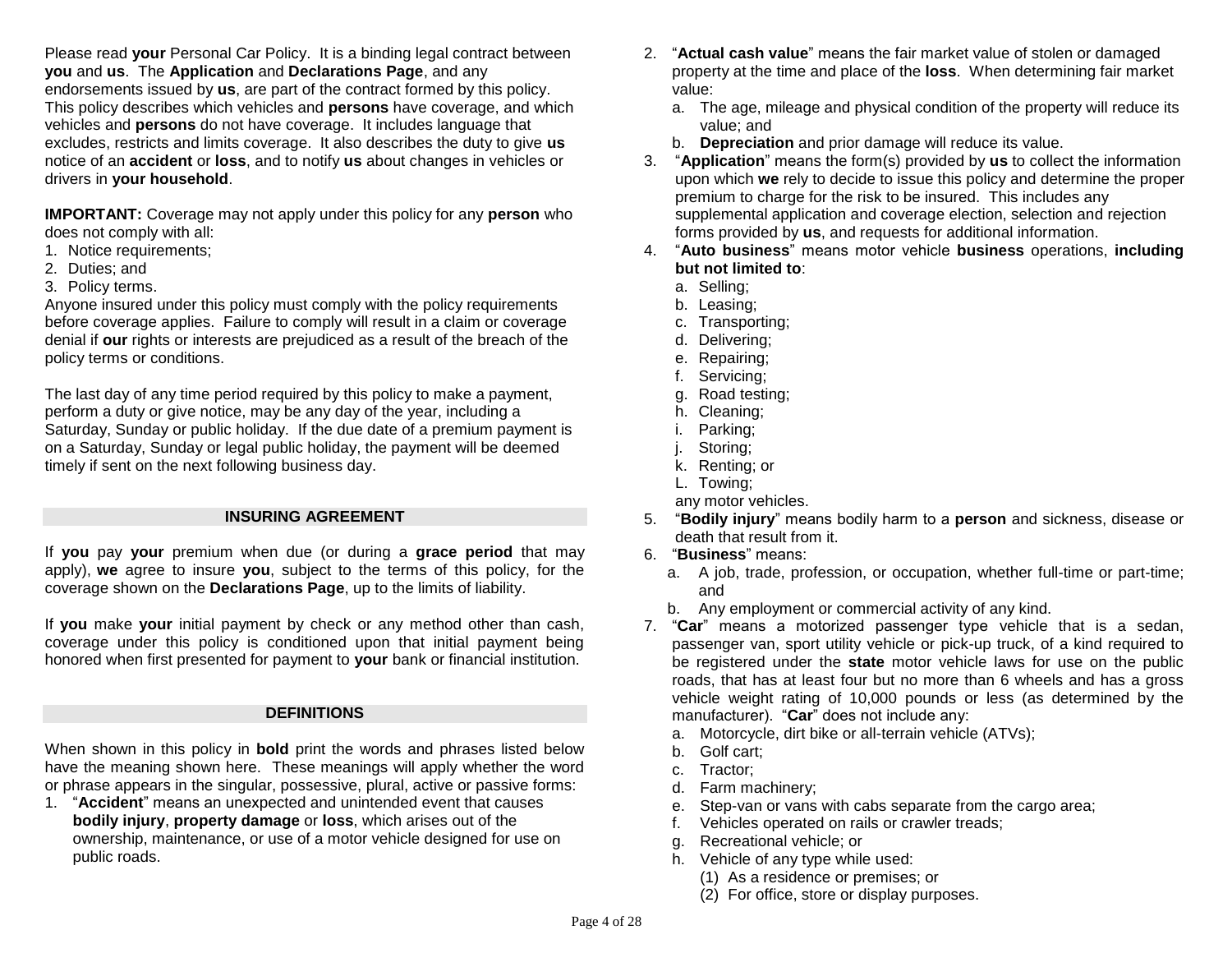- 8. "**Declarations Page**" means the document from **us** with respect to this policy, listing:
	- a. The types of coverage **you** have elected;
	- b. The limit for each coverage;
	- c. The cost for each coverage;
	- d. The listed **cars** covered by this policy;
	- e. The coverage **you** bought for each **car**; and
	- f. Other information that applies to this policy.
- 9. "**Delivery**" means to be engaged in the activity of transporting, delivering or picking up **persons**, property, products, materials or goods for compensation or a fee in the course of any **business**, including going to a pick-up and returning from a drop-off. "**Delivery**" **includes but is not limited to** delivery of magazines, newspapers, food, and any other products.
- 10. "**Depreciation**" means a decrease in the value of property as occurs:
	- a. Over a period of time in the marketplace;
	- b. Due to wear and tear; and
	- c. Due to obsolescence.
- 11. "**Driver's License**" means a valid and current certificate, permit or license issued by a **state** or governmental agency, authorizing a **person** to operate a motor vehicle.
- 12. "**Failure to pay premium**" means nonpayment of any premium, or other payment, when due or during a **grace period** that may apply. This includes the dishonor or rejection, or refusal to pay, by a financial institution of any noncash payment made to **us** or made for this policy.
- 13. "**Grace period**" means the 7 day period of time, where required by Arizona law:
	- a. Starting on the day immediately after the premium due date; and
	- b. During which the policy remains in force, subject to all terms and limitations, but without penalty even though the premium due has not yet been paid.

No "**grace period**" will apply for the initial down-payment of premium due for this policy.

- 14. "**Household**" means the address where **you reside** that is shown on the **Declarations Page**.
- 15. "**Including, but not limited to**" and "**includes, but is not limited to**" (and any similar type of phrase) means a list, that is not exhaustive nor exclusive, of examples of the items, things, ideas, activities or parts being addressed by preceding policy language.
- 16. "**Insured car**" means:
	- a. Any **car** described on the **Declarations Page**.
	- b. Any **car you** acquire to replace a **car** described on the **Declarations Page**, subject to the following conditions:
		- (1) The existing coverages on the **car** replaced will apply to a replacement **car** as of the date it is acquired if **you** notify **us**  within 30 days of the date it is acquired by **you**. Car Damage Coverage shall not apply to the replacement **car** if **we** do not get notice within those 30 days.
- (2) A replacement **car** will not be provided more coverage than applied to the **car** it replaced until and unless **you** ask **us** to add coverage and **our** conditions are met. If **you** add coverage or increase limits, that added coverage or increased limit does not apply until after **you** have asked **us** to add the coverage or increase limits.
- c. Any additional **car**, other than a replacement **car**, that **you** acquire during the policy period, but only if **we** insure all **cars owned** by **you** and **you** give **us** notice within 30 days of the date the **car** is acquired by **you**. No coverage will apply to an additional **car** if **you** do not notify **us** within 30 days of acquiring that **car**. No Car Damage Coverage shall apply to an additional **car** until after the time **you** give **us** notice **you** have acquired the **car**, unless it is a replacement **car**  and those conditions have been met.
- 17. "**Loss**" means direct, sudden, and loss of, or physical damage to an **insured car**, caused by an **accident**. This definition does not apply in Part V.
- 18. "**Minimum limits**" means the minimum amount of liability insurance required by the motor vehicle financial responsibility and/or insurance laws of the State of Arizona.
- 19. "**Named insured**" means the **person** or **persons** shown as the policyholder on the **Declarations Page**.
- 20. "**Non-owned car**" means any **car**, other than an **insured car**, that is not **owned** by or furnished or available for regular or frequent use by **you**, any **resident** of **your household** or **your** non-resident spouse. "**Non-owned car**" does not include any **car** rented for more than 30 consecutive days.
- 21. "**Occupying**" means to be in or upon a **car**, or engaged in the immediate act of getting in, on, out of or off.
- 22. "**Owns**" and "**Owned**" means to:
	- a. Hold legal title to the **car**;
	- b. Have legal possession of the **car** subject to a written conditional sales agreement; or
	- c. Have legal possession of the **car** under a lease agreement of more than 30 days.
- 23. "**Owner**" means the **person** or entity who:
	- a. Holds legal title to the **car**;
	- b. Has legal possession of the **car** subject to a written conditional sales agreement; or
	- c. Has legal possession of the **car** under a lease agreement of more than 30 days.
- 24. "**Person**" means a natural, living human being and not a corporation, partnership, association or **business** name.
- 25. "**Property damage**" means physical damage to, or destruction or loss of use of tangible property.
- 26. "**Punitive damages**" means damages that may be imposed to:
	- a. Punish or deter wrongful, malicious or unlawful conduct;
	- b. Deter wrongful, malicious or unlawful conduct; or
	- c. Fine, penalize or impose a statutory penalty;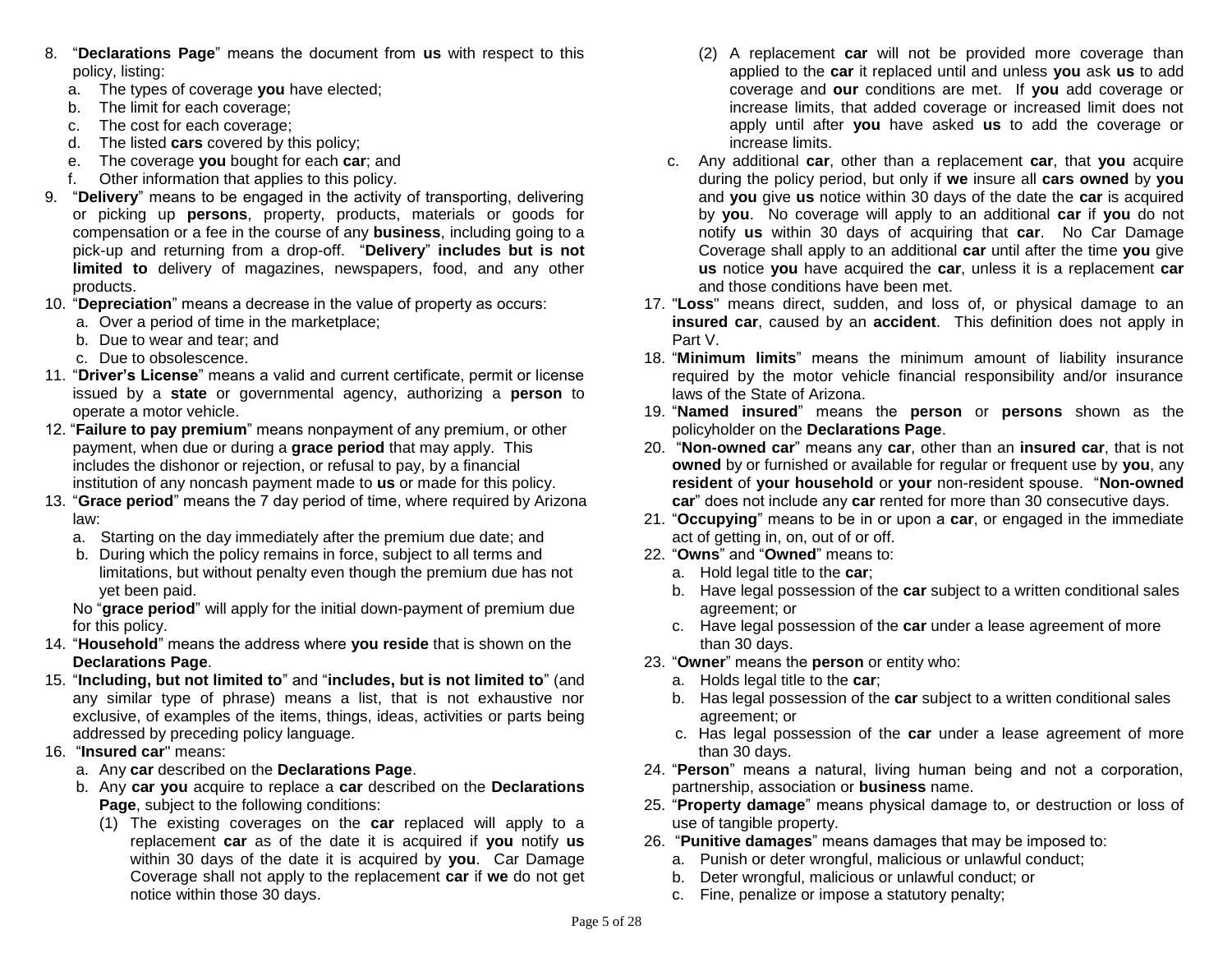other than damages intended to compensate for actual **bodily injury** or **property damage** incurred by a **person**. "**Punitive damages**" **include, but are not limited to**, damages referred to under any law as punitive damages, exemplary damages, treble damages or statutory multiple damages.

- 27. "**Racing**" means:
	- a. Preparing or participating in any race, speed, demolition, stunt, or timed contest or activity, whether organized or not; or
	- b. Operating a motor vehicle on a track or course designed or used for racing, high performance or high speed driving.

### 28. "**Relative**" means:

- a. A **person** who **resides** in **your household** and is related to **you** by blood, marriage or adoption;
- b. **Your** ward or foster child who primarily **resides** with **you**.

If the "**named insured**" shown on the **Declarations Page** is not a **person**, no one will be a **relative**.

- 29. "**Reside**", "**resides**" and "**residing**" mean to dwell permanently, as the **person's** primary and legal domicile.
- 30. "**Resident**" and "**residents**" mean any **person** or **persons** who **reside** in the **household** of the **named insured**.
- 31. "**State**" means the District of Columbia, and any state, territory or possession of the United States, and any province of Canada.
- 32. "**Volunteer work**" means work performed with no compensation other than:
	- a. Reimbursement of actual expenses incurred;
	- b. Disbursements of meals; or
	- c. Other similar and incidental benefits.
- 33. "**We**", "**Us**" and "**Our**" mean the Company providing this insurance, as shown on the **Declarations Page**.
- 34. "**You**" and "**your**" mean the "**named insured**" shown on the **Declarations Page**, and spouse of that **named insured** if that spouse **resides** in the **household** of the **named insured** at the time of the **accident** or **loss**.

## **PART I - LIABILITY TO OTHERS**

#### **Insuring Agreement**

Subject to the limits of liability, if **you** paid the premium for coverage for Liability To Others, **we** will pay damages, other than **punitive damages**, for **bodily injury** or **property damage** for which any **insured person** becomes legally responsible because of a **car accident**. Damages include prejudgment interest awarded against the **insured person**.

**We** have the right to investigate, negotiate and settle any claim for damages covered by this coverage as **we** deem appropriate. **We** will settle or defend claims and lawsuits for damages covered under this Part I as **we** deem proper, with attorneys hired and paid for by **us**.

In addition to **our** limit of liability, **we** will pay all defense costs **we** incur. **Our** duty to settle or defend ends when **our** limit of liability for damages under this coverage has been paid. **We** have no duty to defend any lawsuit or settle any claim for **bodily injury** or **property damage** not covered under this policy.

Liability coverage provided under this Part I shall be provided in accord with and subject to all provisions of the Vehicle Insurance and Financial Responsibility Law of the Arizona Revised States, as amended, for **bodily injury** and **property damage**. If **we** make a payment to meet this requirement that **we** would not have otherwise paid under the terms of this policy, the **insured person** must reimburse **us**.

## **Additional Definition for Part I Only**

## As used in Part I:

"**Insured person**" or "**insured persons**" means:

- 1. **You**, with respect to liability arising out of the ownership, maintenance or use of an **insured car**.
- 2. **You**, while driving a **non-owned car** with permission of its **owner**.
- 3. Any other **person** using an **insured car** with **your** express or implied permission.
- 4. Any other **person** listed as a driver on the **Declaration Page** while driving an **insured car**.
- 5. A **relative** listed as a driver on the **Declaration Page**, with respect to an **accident** while driving a **non-owned car** with permission of its **owner**.
- 6. Any Additional Interest shown on the **Declarations Page**, with respect to liability arising out of the use of the **insured car** by a **person** described above. Inclusion of an Additional Interest Insured shall not increase **our** limit of liability. Coverage for the Additional Interest insured is excess over any other valid insurance. Coverage for an Additional Interest insured is limited to the **insured car** for which the Additional Interest insured has been shown on the **Declarations Page**.

## **Additional Payments**

For an **insured person**, **we** will pay, in addition to **our** limit of liability:

- 1. All expenses **we** incur in the settlement of any claim.
- 2. All expenses **we** incur in the defense of any lawsuit alleging claims against an **insured person** that may be covered by this policy.
- 3. Premiums on appeal bonds and attachment bonds required in any suit **we**  defend. **We** have no duty to:
	- a. Pay the premium for any bonds that are more than **our** limit of liability;
	- b. Apply for or furnish bonds; or
	- c. Pay any premium for any appeal bond after **we** have tendered or offered the policy limit in payment of that portion of any judgment that falls within **our** limit of liability.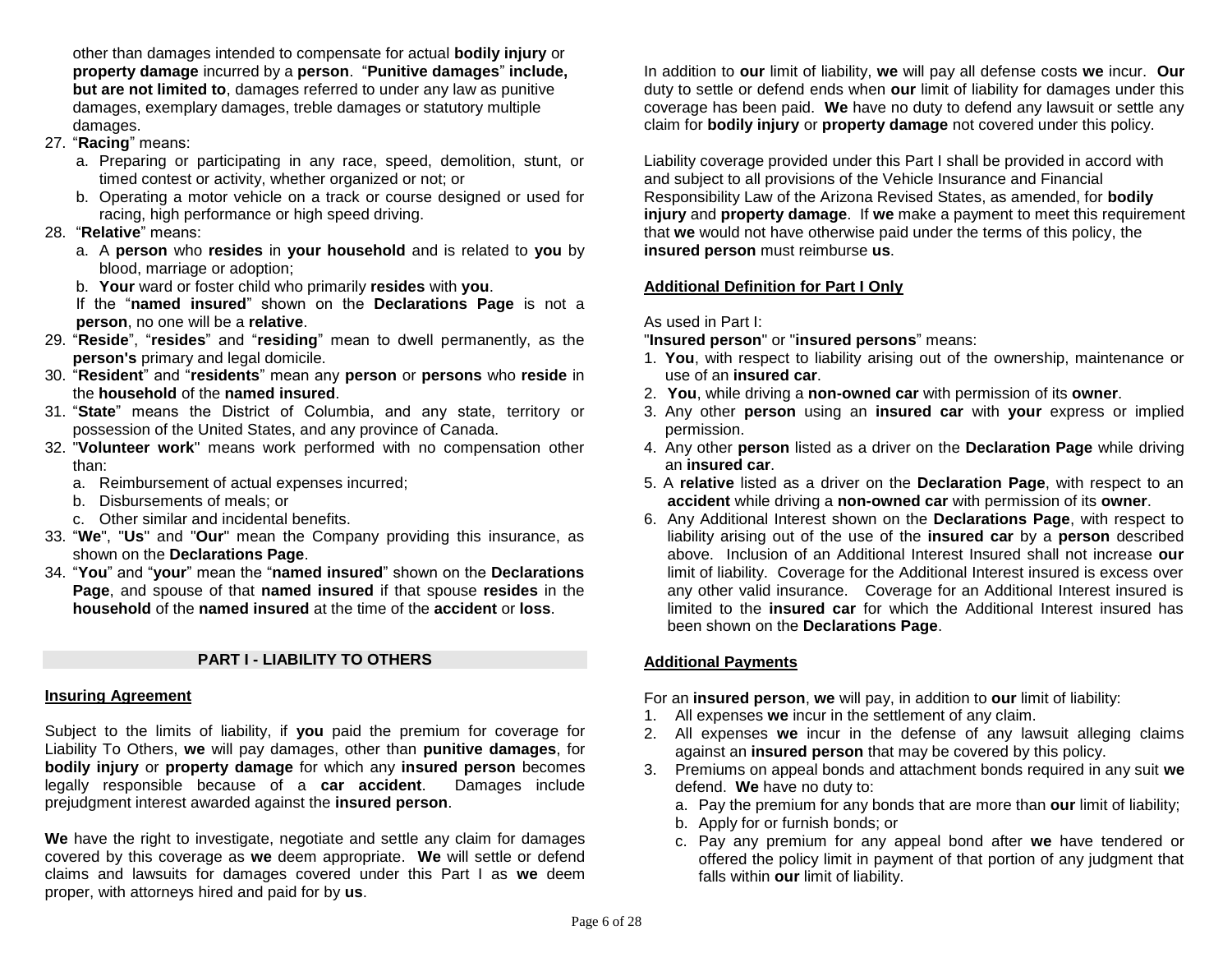- 4. Up to \$100 for a bail bond needed due to an **accident** arising out of the use of an **insured car**. **We** have no duty to apply for or furnish bonds.
- 5. Other reasonable expenses, other than loss of earnings, incurred at **our** request.

### **Exclusions**

Coverage for Liability to Others and **our** duty to defend do not apply to:

- 1. **Bodily injury** or **property damage** that arises out of the ownership, maintenance or use of a motor vehicle as a livery service or for **delivery**. This exclusion does not apply to:
	- a. Shared-expense car pools; or
	- b. The ownership or use of a **car** while it is being used in the course of **volunteer work** for a tax-exempt organization.
- 2. **Bodily injury** or **property damage** caused by an intentional act by, or at the direction of, the **insured person**, even if the **bodily injury** or **property damage** that results is not what was intended.
- 3. **Bodily injury** or **property damage** caused by any **person** using an **insured car** without **your** express or implied permission.
- 4. Use of a **non-owned car** by an **insured person** without the **owner's** permission or if being used outside of the scope of the **owner's** permission.
- 5. **Bodily injury** or **property damage** that arises out of, or is due to:
	- a. The ownership or use of a **car** for transporting any explosive substance, toxic material, flammable substance, or similarly hazardous material;
	- b. Nuclear reaction or radiation;
	- c. A peril to which a nuclear energy liability insurance applies or is required by law to apply;
	- d. Radioactive, pathogenic, poisonous, biological, toxic, or hazardous contamination or materials; or
	- e. War (declared or undeclared) or warlike action of any kind.
- 6. **Bodily injury** to an employee, employer or co-worker of any **insured person** that occurs in the course of employment and for which benefits are provided under any workers' compensation or other similar law. Coverage does not apply to a domestic employee if benefits are provided under any workers' compensation or other similar law.
- 7. **Bodily injury** or **property damage** that arises out of the ownership or **use** of an **insured car** when it is:
	- a. Rented, leased or provided to anyone in exchange for any form of value, compensation or reimbursement;
	- b. Entrusted to another **person** or entity for the purpose of subleasing, leasing, renting or selling and is no longer in **your** possession;
	- c. Sold to any **person** or entity other than **you** or a **relative**; or
	- d. Under a conditional sales agreement and is no longer in **your**  possession.
- 8. **Bodily injury** or **property damage** arising out of the ownership, maintenance or use of any motor vehicle, other than an **insured car** by an **insured person**, while in the course or scope of employment.
- 9. **Bodily injury** to **you** or a **relative**. This exclusion applies only to the portion of any damages that are more than **minimum limits**.
- 10. **Bodily injury** or **property damage** arising out of the operation of any traction engine, road roller, grater, tractor crane, power shovel, well driller, or implement of animal husbandry.
- 11. Any liability assumed by an **insured person** under any contract or agreement.
- 12. **Bodily injury** or **property damage** caused by an **insured car** when it is driven by any **person** who is not a listed driver on the **Declarations Page**  and who does not have a valid **driver's license**. This exclusion applies only to the portion of any damages that is more than **minimum limits**.
- 13. **Bodily injury** or **property damage** caused by an **insured person**  operating an **insured car** or **non-owned car** while **racing**. This exclusion does not apply to racing or stunting on a public road for the portion of any damages that is less than or equal to **minimum limits**.
- 14. **Bodily injury** or **property damage** arising out of the ownership, maintenance or use of any motor vehicle, other than an **insured car**, which is **owned** by **you** or furnished or available for regular or frequent use by **you** or any **insured persons**.
- 15. **Bodily injury** or **property damage** for which the United States Government is liable under the Federal Tort Claim Act.
- 16. **Bodily injury** or **property damage** resulting from the ownership, maintenance, or use of any motor vehicle by any **person** while engaged in any **business** activities. This exclusion does not apply to **business** use of an **insured car**:
	- a. For the portion of any damages that is less than or equal to **minimum limits**; or
	- b. That has been declared to **us** and for which **you** have paid the additional business use premium for that use.
- 17. **Property damage** to property:
	- a. Rented to;
	- b. Transported by;
	- c. Owned by; or
	- d. In the care of;

## the **insured person**.

This exclusion does not apply to **property damage** to a residence or private garage not owned by an **insured person**, **you** or a **relative**, that is rented by **you**.

- 18. **Bodily injury** or **property damage** that occurs while the **insured person** is committing a felony or attempting to elude law enforcement personnel. This exclusion does not apply:
	- a. For the portion of any damages that is less than or equal to **minimum limits**; or
	- b. To misdemeanor violations of the motor vehicle or traffic code.
- 19. **Punitive damages** of any kind.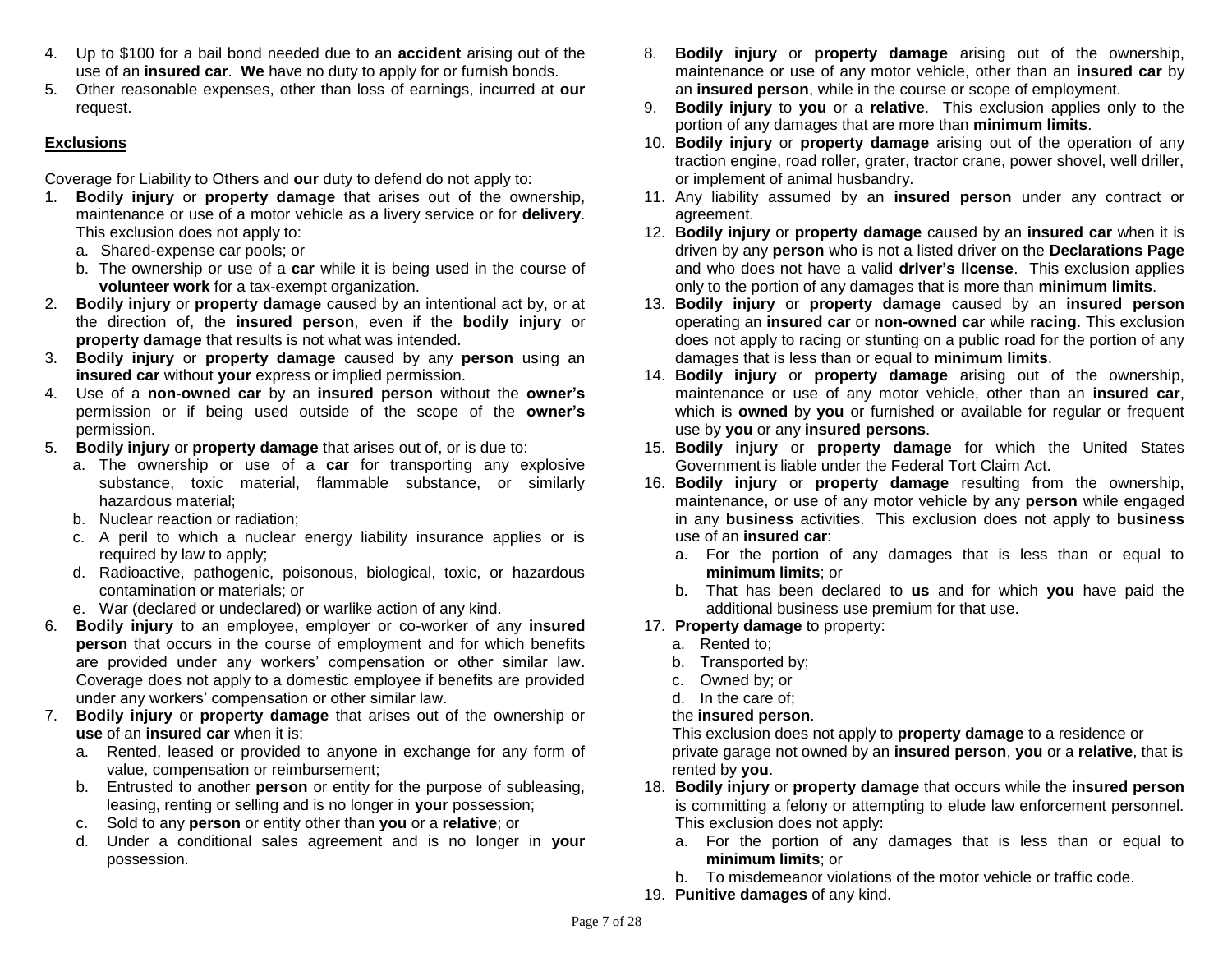20. **Bodily injury** or **property damage** resulting from the operation of any **car** by a specifically named excluded driver.

If a court with proper jurisdiction finds an exclusion is invalid and cannot be enforced, that exclusion is revised so it will:

- 1. Not to apply to the portion of damages that is less than or equal to the **minimum limits**; and
- 2. Apply and be enforced as to all other damages.

## **Limits of Liability**

Without regard to the number of:

- 1. **Insured persons**;
- 2. **Cars** insured under this policy;
- 3. Separate premiums paid or shown on the **Declarations Page**;
- 4. Policies issued;
- 5. Claims made;
- 6. Vehicles involved;
- 7. Heirs or wrongful death beneficiaries involved; or
- 8. Lawsuits filed;

**we** will pay no more than the limits of liability shown on the **Declarations Page** due to any one **accident**. There will be no stacking or combining of coverage afforded to more than one **car** or **insured person** under this policy.

The limit for "each person" is the most **we** will pay due to **bodily injury** sustained by a **person** in an **accident**, and only the limit for "each **person**" will apply to the total of claims made due to that **bodily injury**, including any and all claims:

- 1. Derived from such **bodily injury including, but not limited to**:
	- a. **Loss** of society;
	- b. **Loss** of companionship;
	- c. **Loss** of service or support;
	- d. **Loss** of consortium; and
	- e. Wrongful death; and
- 2. For mental anguish or emotional distress due to observing the **accident** or **bodily injury** occur.

Subject to the **bodily injury** limit for "each person", the limit for "each accident" is the most **we** will pay for **bodily injury** sustained by two or more **persons** in one **accident**.

The **property damage** liability limit for each occurrence is the most **we** will pay for any damage to property in one **accident**.

No one is entitled to duplicate payments under this coverage for the same element of damages that has been paid by:

- 1. Any other coverage under this policy;
- 2. Workers' compensation or any similar insurance; or

3. Any other source.

The damages for **bodily injury** recoverable by a guest or passenger in an **insured car** shall be reduced by any payments made to that **person** under Medical Payments Coverage.

**Our** limit of liability will not be increased for an **accident** because a trailer is attached to an **insured car** or a **non-owned car** at the time of the **accident**.

Any payment to a **person** under this liability coverage shall be reduced by any payments to that **person** under Uninsured Motorist Coverage and Underinsured Motorist Coverage. However, this clause will not be applied to:

- a. Reduce any amount **we** owe to an amount that is less than **minimum limits**; or
- b. Reduce the actual recovery of benefits from all sources to an amount less than full compensation for the **bodily injury** or **property damage** damages sustained in the **accident**.

## **Out of State Insurance**

If an **accident** to which this Part I applies occurs in any state, territory or possession of the United States of America or any territory of Canada, other than the one in which an **insured car** is principally garaged, and the state, province, territory or possession has:

- 1. A finanical responsibility or similar law requiring limits of liability for **bodily injury** or **property damage** higher than the limits shown on the **Declarations Page**, this policy will provide the higher limit; or
- 2. A compulsory insurance or similar law requiring a non-resident to maintain insurance whenever the non-resident drives a **car** in that state, province, territory or possession, this policy will provide the greater of:
	- a. The required minimum amounts and types of coverage; or
	- b. The limits of liability under this policy.

## **Other Insurance**

If other valid and collectible motor vehicle liability insurance applies to an **accident** covered by this Part I, **we** will pay the proportionate share **our** limit of liability bears to the total of all applicable liability limits.

However, any insurance **we** provide for a **car**, other than an **insured car**, will be excess over any other collectible insurance, self-insurance or bond. This excess clause will not apply as related to a liability insurance policy or bond issued to or for an **auto business** that applies to the permissive use of a **nonowned car** used in that **auto business** when that **non-owned car** is being operated by **you** or a **relative**. But, any coverage **we** may provide under this Part I shall remain excess to that **auto business** insurance or bond if any **car** to which this Part I applies is in an **accident** while being used by any **person** employed by or engaged in an **auto business**, and there is a liability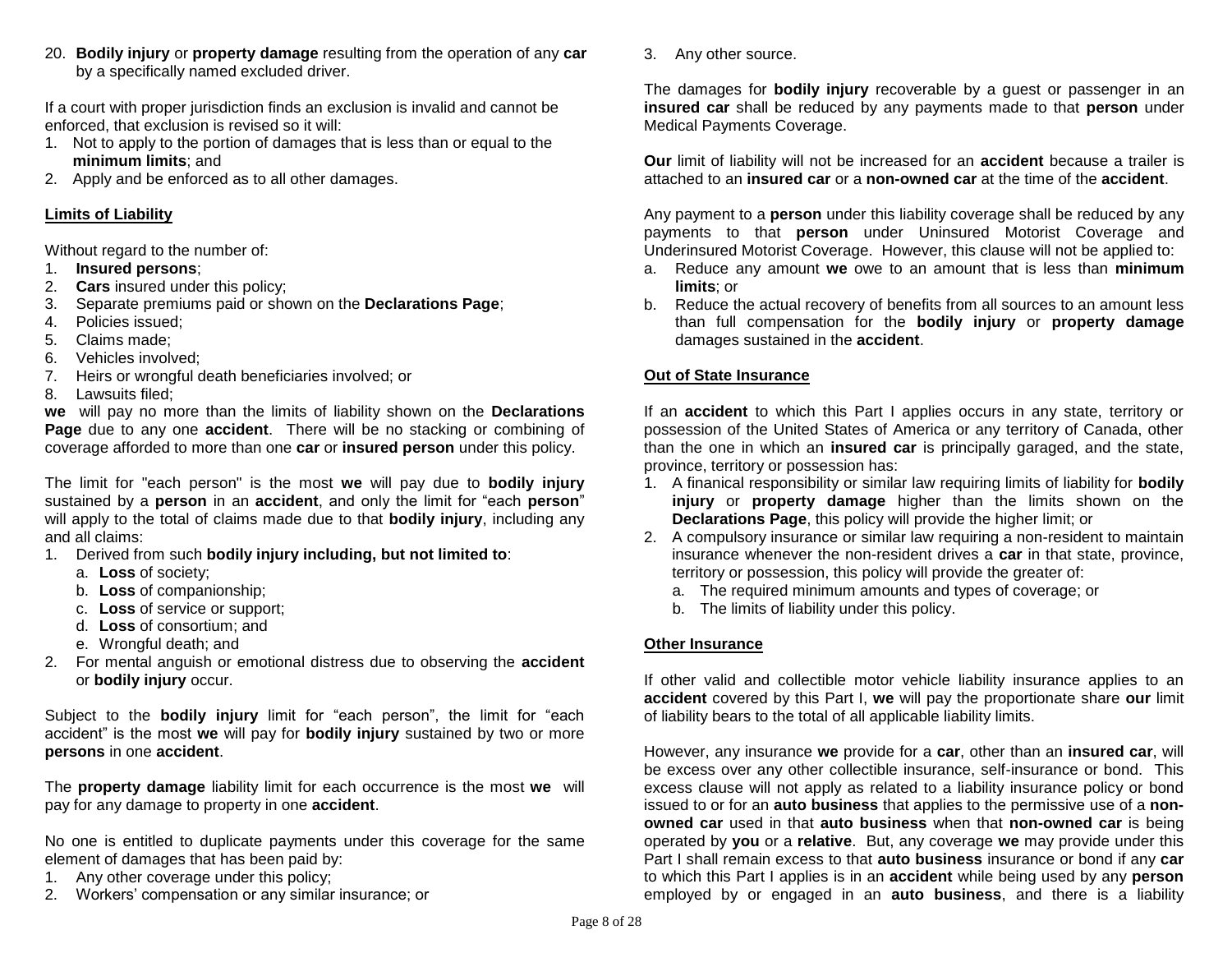insurance policy or bond issued to or for that **auto business**, its employees, officers or agents.

### **Financial Responsibility Laws**

When **we** certify this policy as proof of future financial responsibility, this policy will comply with the minimum financial responsibility laws, as amended, to the extent required for **bodily injury** and **property damage**. **You** must reimburse **us** for any payment **we** make which **we** would not have made under the terms of this policy except for it being certified.

## **PART II – MEDICAL PAYMENTS**

#### **Insuring Agreement**

Subject to the limits of liability, if **you** paid the premium for Medical Payments Coverage when due, **we** will pay the **usual and customary charge** for reasonable and necessary medical and funeral services because of **bodily injury**:

- 1. Caused by an **accident**; and
- 2. Sustained by an **insured person** while operating or **occupying** an **insured car**.

### **Additional Terms for Part II**

Medical Payments Coverage is subject to the following:

- 1. Any dispute as to the **usual and customary charge** will be resolved between the service provider and **us**. If the **insured person** is sued for payment of any medical expense that **we** have refused to pay because:
	- a. The fee is unreasonable or exceeds the **usual and customary charge**; or
	- b. The service is unnecessary;

**we** will defend the **insured person** with an attorney of **our** choice. **We** will pay defense costs and any judgment against the **insured person** up to **our** limit of liability. However, **we** have no duty to defend the insured if **we** deny an expense charged because it was not caused by a covered **accident**.

- 2. **We** will pay only for expenses incurred within 3 years from the date of the **accident**.
- 3. **We** have the right to review medical expenses and records to determine if each expense is reasonable and necessary for the diagnosis and treatment of the **bodily injury**.
- 4. **We** may refuse to pay for any portion of a medical expense:
	- a. That is unreasonable because the fee for the service is greater than the fee that is the **usual and customary charge**.
	- b. When the service(s) rendered is:
- (1) Not provided and prescribed by a state licensed medical or health care provider acting within the scope of that license;
- (2) Unnecessary for the treatment of the **bodily injury**; or
- (3) For the treatment of a **bodily injury** that was not caused by the **accident**.
- 5. **We** may use sources of information selected by **us** to determine if any medical expense is:
	- a. Reasonable and necessary;
	- b. Caused by the **accident**; and
	- c. Greater than the **usual and customary charge**.
	- These sources may include:
	- a. Exams by doctors **we** select. **We** will pay for these exams;
	- b. Review of medical records and test results by **persons** and services selected by **us**;
	- c. Computerized programs for analysis of medical treatment and expenses; and
	- d. Published sources of medical expense information.
- 6. **We** have no duty to pay for any medical expense, or portion of a medical expense, if the **insured person** is not directly and legally liable to pay that expense. This **includes, but is not limited to** expenses:
	- a. That are paid by other sources; or
	- b. For which an **insured person** is not directly and legally liable to pay because that **person** is a member of a health maintenance organization (HMO) or uses a preferred provider organization (PPO).

## **Additional Definitions for Part II Only**

When shown in Part II in **bold** print the words and phrases listed below have the meaning shown here. These meanings will apply whether the word or phrase appears in the singular, possessive, plural, active or passive forms:

- 1. "**Insured person**" means:
	- a. **You**.
	- b. Any **relative**.
	- c. Any **person** listed as a driver on the **Declarations Page**.
	- d. Any other **person occupying** an **insured car** while the **car** is being driven by **you** or any other **person** with **your** permission.
- 2. "**Usual and customary charge**" means the amount **we** determine represents a customary charge for medical services in the geograhic area in which the service is rendered. **We** shall determine the **usual and customary charge** through the use of independent sources of **our** choice.

#### **Exclusions**

This coverage does not apply for **bodily injury** to any **person**: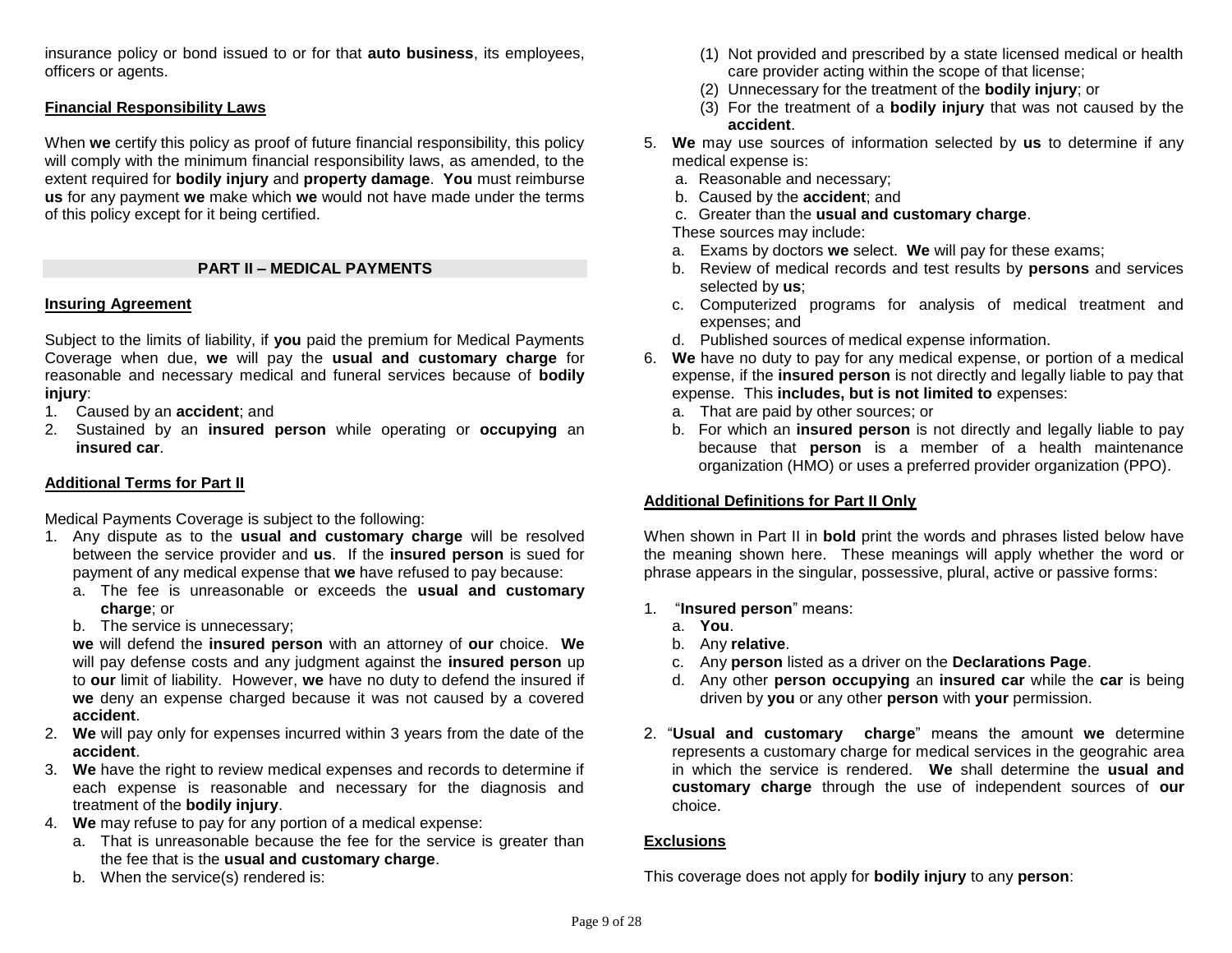- 1. While **occupying** an **insured car** when used as a livery service or for **delivery**. This exclusion does not apply to:
	- a. Shared-expense car pools; or
	- b. While the **insured car** is being used in the course of **volunteer work** for a tax-exempt organization.
- 2. While **occupying** any motor vehicle while used as a residence.
- 3. While **occupying** a vehicle other than a **car** while the vehicle is being used in the **business** or occupation of an **insured person**.
- 4. During the course of employment if benefits are provided under a Workers' Compensation Law or similar law.
- 5. Arising out of an **accident** involving any motor vehicle while being used by a **person** while employed or engaged in any **auto business**. This exclusion does not apply to **you** or a **relative** using an **insured car**.
- 6. Caused by:
	- a. War (declared or undeclared);
	- b. Civil war;
	- c. Insurrection;
	- d. Rebellion;
	- e. Revolution;
	- f. Nuclear reaction, radiation, or radioactive contamination;
	- g. Pathogenic, poisonous, biological, toxic, explosive or other hazardous materials; or
	- h. Any consequence of any of these.
- 7. While **you** or anyone driving with **your** permission is using an **insured car** while committing a crime or fleeing any law enforcement personnel.
- 8. While an **insured car** is being driven by any **person** who is not a listed driver on the **Declarations Page** and who does not have a valid **driver's license**.
- 9. While an **insured car** is used for **racing**.
- 10. For whom the United States Government or its military services are required (directly or indirectly) to provide similar services or benefits.
- 11. While an **insured car** is:
	- a. Rented, leased or provided to anyone in exchange for any form of value, compensation or reimbursement;
	- b. Entrusted to another **person** or entity for the purpose of subleasing, leasing, renting or selling and is no longer in **your** possession;
	- c. Sold to any **person** or entity other than **you** or a **relative**; or
	- d. Under a conditional sales agreement and is no longer in **your**  possession.
- 12. Resulting from the ownership, maintenance, or use of any **insured car** by a **person** while engaged in any **business** activities. This exclusion applies to any use of a vehicle for any **business**, **including but not limited to** livery or **delivery** services. This exclusion does not apply to:
	- a. **Business** use of an **insured car** has been declared to **us** and an additional business use premium has been paid; or
	- b. Use of an **insured car** by **you** or a **relative** in an **auto business**.

## **Limits of Liability**

Without regard to the number of:

- 1. **Insured persons**;
- 2. **Cars** insured under this policy;
- 3. Separate premiums paid or shown on the **Declarations Page**;
- 4. Policies issued;
- 5. Claims made;
- 6. Vehicles involved;
- 7. Heirs or wrongful death beneficiaries involved; or
- 8. Lawsuits filed;

**we** will pay no more than the limit of liability shown for this coverage on the **Declarations Page** for each **insured person**. There will be no stacking or combining of coverage afforded to more than one **car** under this policy.

No one will be entitled to duplicate payments under this coverage for any element of damages that has been paid by any other coverage under this policy or any other source.

To prevent double recovery when an **insured person** has fully recovered all damages sustained in an **accident**, any amounts payable to an **insured person** under this Part II will be reduced by any amounts paid or payable for the same expense under any Liability to Others Coverage, Personal Injury Protection or Uninsured/Underinsured Motorist Coverage provided by this or any other policy or source of recovery.

Any payment **we** make under this coverage to an **insured person** shall be excess insurance over benefits paid or payable under the provisions of any disability benefits or similar law.

No payment will be made under this coverage unless the **insured person** or his legal representative agrees in writing that any payment shall be applied toward any settlement or judgment that the **insured person** receives under any Liability to Others Coverage or Uninsured/Underinsured Motorist Coverage provided by this policy.

## **Other Insurance**

If there is other applicable motor vehicle medical payments insurance on a loss covered by this part **we** will not pay more than **our** share. **Our** share is the proportion that **our** limit of liability bears to the total of all applicable medical payment insurance limits.

Any medical payments insurance **we** provide will be excess over any personal injury protection benefits under this or any other policy.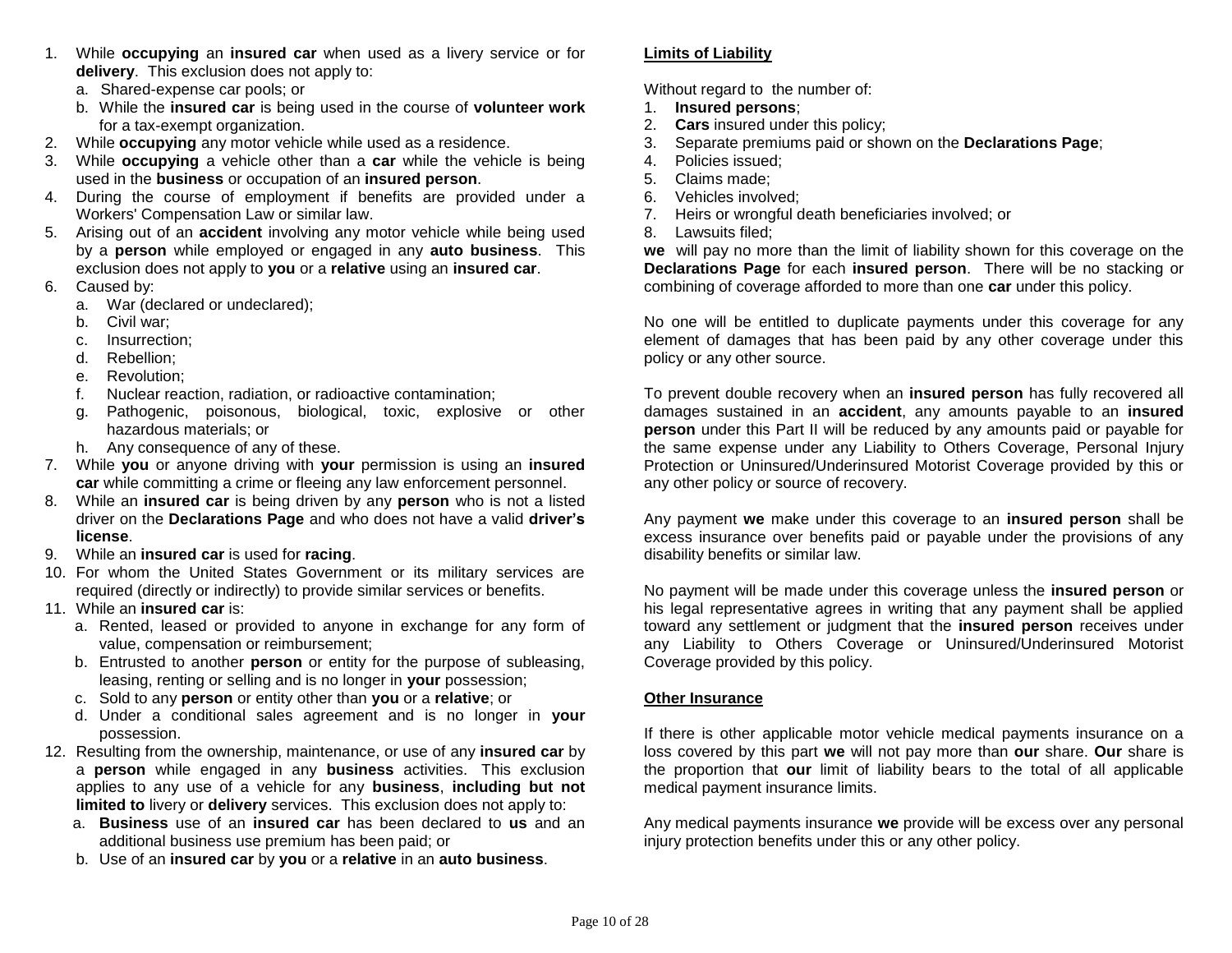## **Assignment of Benefits**

Payment for medical expenses will be paid directly to a physician or other heath care provider if **we** receive a written assignment signed by the **insured person** to whom such benefits are payable.

If **we** pay benefits directly to a physician or other health care provider, as directed by the written assignment, **we** have no duty to pay those same benefits to the **insured person**.

### **PART III – UNINSURED/UNDERINSURED MOTORISTS**

#### **Insuring Agreement - Uninsured Motorist Coverage**

Subject to the limits of liability, if **you** paid the premium for **Uninsured Motorist** 

**Coverage**, **we** will pay compensatory damages an **insured person** is legally entitled to recover from the **owner** or operator of an **uninsured motor vehicle** due to **bodily injury**:

- 1. Sustained by an **insured person**; and
- 2. Caused by an **accident**;

that arises out of the ownership, maintenance or use of the **uninsured motor vehicle**.

## **Insuring Agreement - Underinsured Motorist Coverage**

Subject to the limits of liability, if **you** paid the premium for **Underinsured Motorist Coverage**, **we** will pay compensatory damages an **insured person** is legally entitled to recover from the **owner** or operator of an **underinsured motor vehicle** due to **bodily injury**:

- 1. Sustained by an **insured person**; and
- 2. Caused by an **accident**;

that arises out of the ownership, maintenance or use of the **underinsured motor vehicle**.

#### **Additional Terms for Part III**

The following Additional Terms apply to this Part III:

- 1. The liability of the **owner** or operator of an **uninsured motor vehicle** or **underinsured motor vehicle** for **bodily injury** must arise out of the ownership or **use** of an **uninsured motor vehicle** or **underinsured motor vehicle**.
- 2. If an offer of settlement has been made to an **insured person** by the insurer of the **uninsured motor vehicle** or **underinsured motor vehicle**, **we** will pay under this Part III only if **we** have been given:
	- a. Not less than 30 days written notice of that offer to pay; and
- b. An opportunity to advance payment to the **insured person** in an amount equal to the offer settlement within 30 days after receipt of notice.
- 3. **We** are not bound by any judgment that arises out of a lawsuit with respect to:
	- a. The liability of an **owner** or operator of an **uninsured motor vehicle** or **underinsured motor vehicle**; or
	- b. The amount of **bodily injury** damages that result from an **accident**; if a lawsuit is brought without **our** written consent.
- 4. **We** are not bound by any settlement agreement entered into with the **owner** or **operator** of an **uninsured motor vehicle** or **underinsured motor vehicle** that occurs without **our** written consent.
- 5. Any lawsuit or arbitration against **us** by an **insured person** must be brought within three years after **we** get written notice of the claim for coverage under this Part as follows:
	- a. For an Uninsured Motorist Coverage claim, **we** must receive notice in writing within three years after the date of the **accident** that caused the **bodily injury**. Except, a **person** may make an Uninsured Motorist Coverage claim within three years after the earliest of the following:
		- (1) The date the **person** knew that the tortfeasor was uninsured;
		- (2) The date the **person** knows or should have known that coverage was denied by the tortfeasor's insurer; or
		- (3) The date the **person** knows or should have known of the insolvency of the tortfeasor's insurer; or
	- b. For an Underinsured Motorist Coverage claim, **we** must receive notice in writing within three years after the date of the **accident** that caused the **bodily injury** and that **person** must also:
		- (1) Make a claim with the tortfeasor's insurer; or
		- (2) File an action against the tortfeasor within the time limits prescribed law.

Except, that a **person** may make an underinsured motorist claim within three years after the date the **person** knows or should have known that the tortfeasor has insufficient liability insurance to cover the **person**'s injuries.

## **Additional Definitions for Part III Only**

When shown in Part III in **bold** print the words and phrases listed below have the meaning shown here. These meanings will apply whether the word or phrase appears in the singular, possessive, plural, active or passive forms:

- 1. "**Insured person**" means:
	- a. **You**.
	- b. A **relative**.
	- c. Any other **person** who uses or is **occupying** an **insured car** with **your** express or implied permission.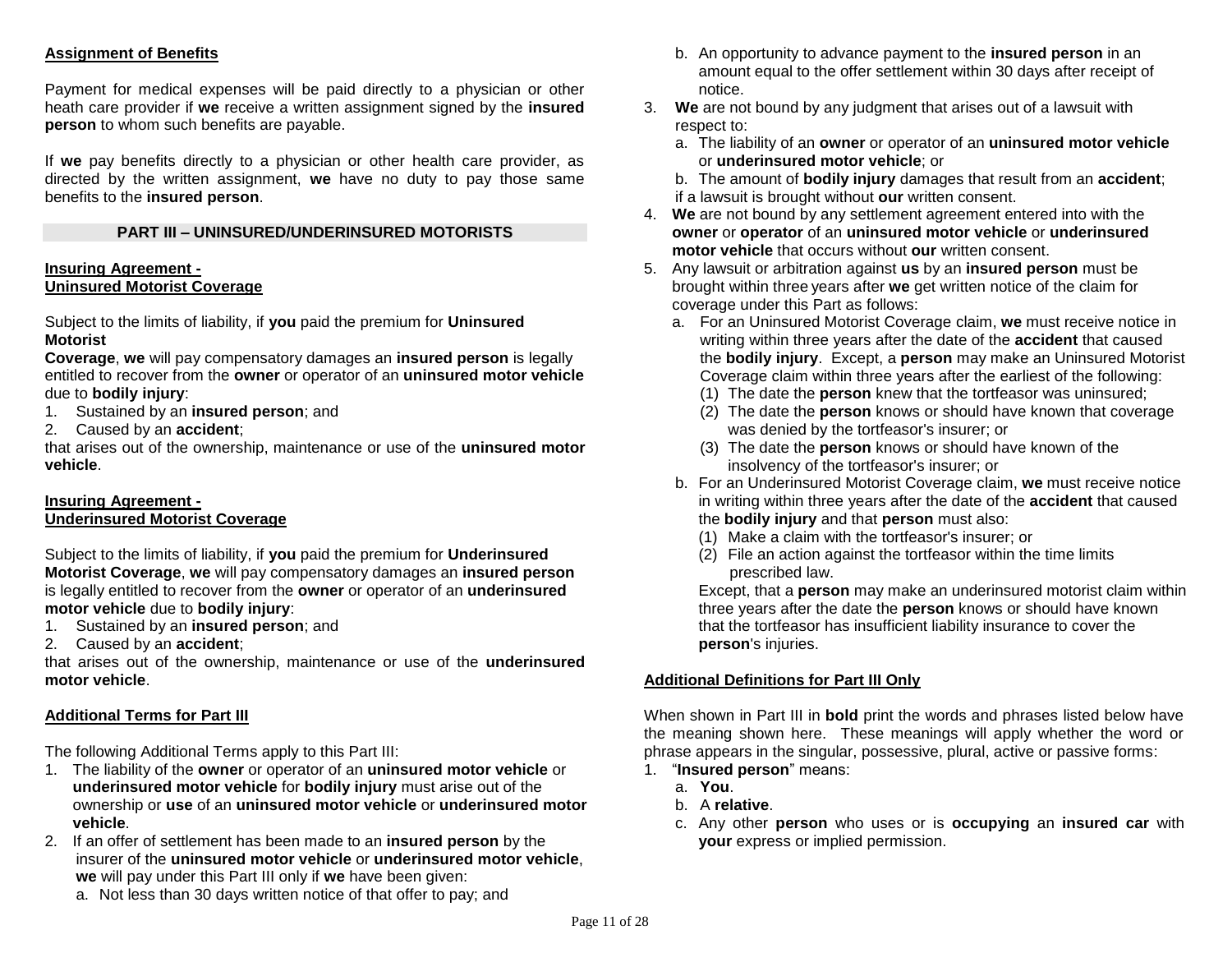- 2. "**Motor vehicle**" means a self-propelled land motor vehicle designed for use on public roads and highways, and subject to motor vehicle registration laws.
- 3. "**Underinsured motor vehicle**" means a **motor vehicle** for which one or more **bodily injury** liability bonds, policies or self-insurance apply at the time of the **accident** but all limits available under those sources of recovery for **bodily injury** liability are less than the total damages the **insured person** is legally entitled to recover for **bodily injury**.

"**Underinsured motor vehicle**" does not include any vehicle or its equipment that is:

- a. Operated on rails or crawler treads;
- b. Designed for **use** mainly off public roads, while not on public roads;
- c. Located for use as a residence or premises;
- d. Insured under Part I of this policy, except when the:
	- (1) **Insured person** is **you** or a **relative**; and
	- (2) That **insured person** is unable to recover the liability limit that applies to that **person** due to a reduction in the amount to be paid under the liability coverage because there are multiple **persons** injured in the same **accident** who are also liability claimants who received liability payments; or
- e. An **uninsured motor vehicle**.
- 4. "**Uninsured motor vehicle**" means a **motor vehicle** for which:
	- a. No **bodily injury** liability bonds, policies or self-insurance apply at the time of the **accident**.
	- b. There is liability insurance, but the liability insurer has legally denied coverage under its policy.
	- c. There is liability insurance, but the insurer writing the policy is or becomes insolvent.
	- d. There is liability insurance, but the limit of liability for **bodily injury** under that policy or bond is less than the **minimum limits**; or
	- e. The **owner** or operator cannot be identified, and that **motor vehicle** causes **bodily injury** to that **insured person**. If there has been no physical contact between the vehicle and either the **insured person** or a vehicle **occupied** by an **insured person**, there must be corroborating evidence that an unidentified vehicle was involved in the **accident**. Corroborating evidence means any additional and confirming testimony, fact or evidence that strengthens and adds weight or credibility to the **insured person's** account of the **accident**.

"**Uninsured motor vehicle**" does not include any vehicle or its equipment that is:

a. **Owned** by, or furnished or available for the regular use of, **you** or a **relative** if that vehicle is **owned** or operated by a person who is insured under any motor vehicle liability policy that complies with **minimum limits**;

- b. Operated on rails or crawler treads;
- c. Designed for **use** mainly off public roads, while not on public roads;
- d. Located for use as a residence or premises;
- e. **Owned** or operated by a self-insured under any applicable motor vehicle law, except a self-insured that is or becomes insolvent;
- f. Insured under Part I of this policy; or
- g. An **underinsured motor vehicle**.

#### **Exclusions**

- 1. **We** do not provide coverage under this Part III for any **insured person**:
	- a. If that **person**, or that **person's** legal representative, settles the claim without **our** consent, and **our** right to recover payment from any liable party has been prejudiced by such act.
	- b. While **occupying your insured car** while it is being used for livery or **delivery** services. This exclusion does not apply to a:
		- (1) Share the expense car pool; or
		- (2) An **insured car** when it is being used in the course of **volunteer work** for a tax-exempt organization.
	- c. Using or **occupying** a vehicle without the permission of the **owner**. This does not apply to the use of the **insured car** by **you** or a **relative**.
	- d. For **punitive damages**.
- 2. This coverage shall not apply directly or indirectly to benefit any:
	- a. Insurer or self insurer under any of the following or similar laws:
		- (1) Workers compensation law; or
		- (2) Disability benefits law; or
	- b. Government entity, unit or agency.

If a court with proper jurisdiction finds an exclusion invalid, that exclusion is revised to apply only to the portion of damages that exceeds **minimum limits**.

#### **Limits of Liability**

Without regard to the number of:

- 1. **Insured persons**;
- 2. **Cars** insured under this policy;
- 3. Separate premiums paid or shown on the **Declarations Page**;
- 4. Policies issued;
- 5. Claims made;
- 6. Vehicles involved;
- 7. Heirs or wrongful death beneficiaries involved; or
- 8. Lawsuits filed;

**we** will pay no more than the limit of liability shown for this coverage on the **Declarations Page**. There will be no stacking or combining of coverage afforded to more than one **car** under this policy.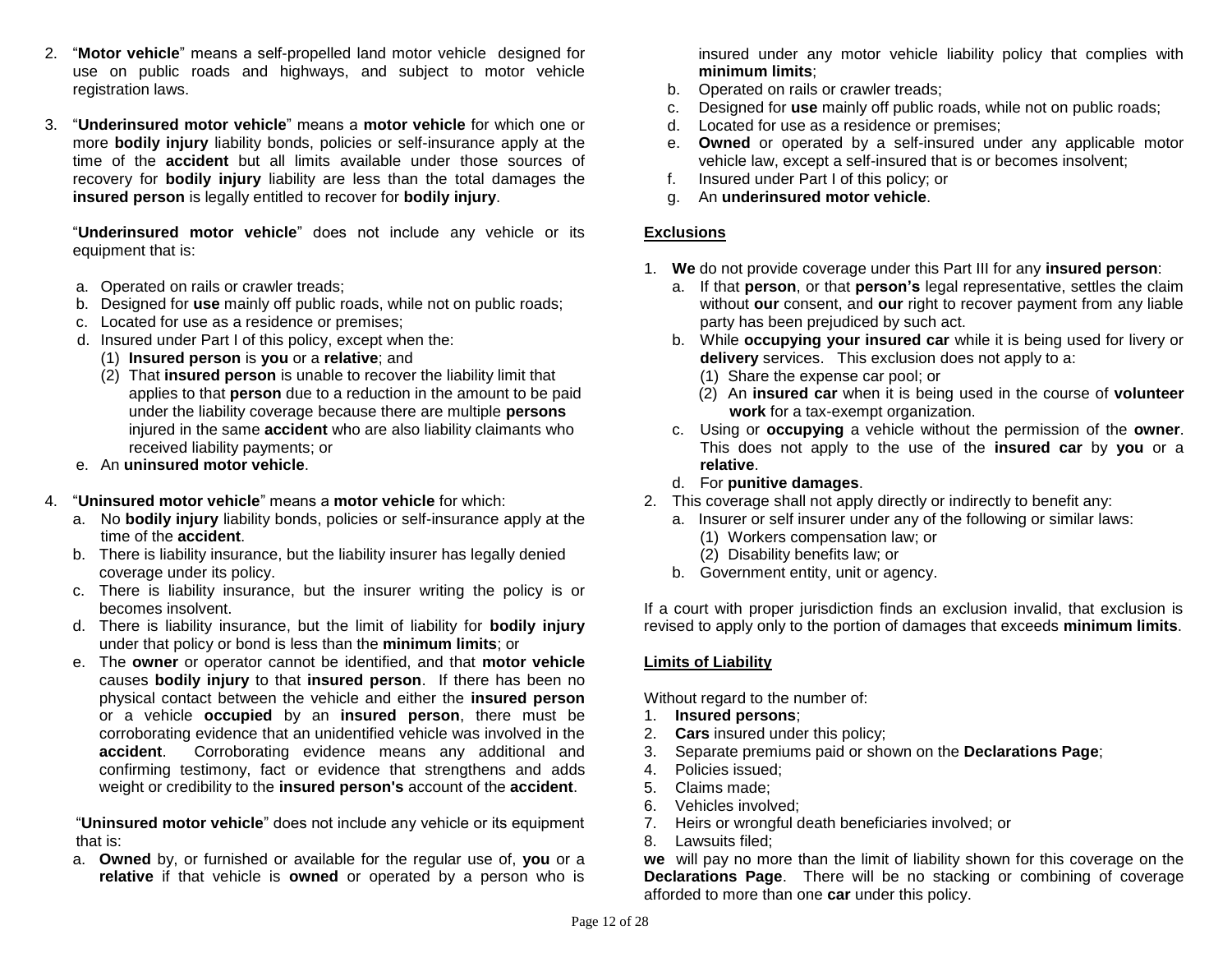The amount shown on the **Declarations Page** for "each person" is the most **we** will pay for all damages due to a **bodily injury** to one **person** in any one **accident**, and only the limit for "each person" will apply to the total of claims made for **bodily injury** and any and all claims:

- 1. Derived from such **bodily injury including, but not limited to**:
	- a. **Loss** of society;
	- b. **Loss** of companionship;
	- c. **Loss** of service or support;
	- d. **Loss** of consortium; and
	- e. Wrongful death.
- 2. For mental anguish or emotional distress due to seeing the **accident** or **bodily injury** occur.

Subject to the "each person" limit the amount shown for "each accident" is the most **we** will pay for all damages due to **bodily injury** sustained by two or more **persons** in any one **accident**.

No one will be entitled to duplicate payments for the same elements of damages under this policy or from any other source.

To prevent duplicate payments for the same elements of damages to be recovered by an **insured person**, the total damages an **insured person** is entitled to recover for **bodily injury** from the **owner** or **operator** of the **uninsured motor vehicle** or **underinsured motor vehicle** shall be reduced by any amount paid or to be paid because of **bodily injury**:

- 1. By or on behalf of any **persons** or organizations that may be legally responsible, **including, but not limited to** all sums paid under Part I of this policy;
- 2. Under Part II; and
- 3. Under any workers' compensation law, disability benefits law, or similar laws. This will not apply to Underinsured Motorist Coverage.

These reductions will not be applied to prevent the **insured person** from being fully compensated for his or her **bodily injury**.

If an **insured person** enters into a settlement agreement with the liable tortfeasor, or that **person's** liability insurer, for an amount less than the limits of liability under all **bodily injury** liability policies and bonds, the total amount of **bodily injury** damages sustained by the **insured person** in the **accident** for which benefits may be claimed by the **insured person** shall be reduced by the difference between those damages and the **bodily injury** limits of all applicable liability policies and bonds.

## **Other Insurance**

If there is other applicable similar insurance, bonds or self-insurance with the same priority of payment available under more than one policy or provision for coverage on an **accident** covered by this Part, **we** will pay only **our** share of

the damages. **Our** share is determined as the proportion that **our** limit of liability bears to the total of all limits applicable on the same level of priority.

However:

- 1. When an **insured person** occupies any vehicle, other than **your insured car**, this insurance shall be excess over any other similar insurance, bonds or self-insurance available to the **insured person**. The insurance, bonds or self-insurance which applies to the occupied **motor vehicle** is primary. But:
	- a. This excess clause will not apply as related to an insurance policy issued to or for an **auto business** that applies when **you** or a **relative** are **operating** a **non-owned car** used in an **auto business**, in which case, any insurance policy issued to or for that **auto business** for that **car** shall be excess to any coverage provided under this Part III – Uninsured/Underinsured Motorist Coverage.
	- b. If a **car** to which this Part III Uninsured/Underinsured Motorist Coverage applies is in an **accident** while being used by a **person** employed by or engaged in an **auto business**, and there is an applicable insurance policy or bond issued to or for that **auto business**, its employees, officers or agents, then **our** coverage, if applicable, shall be excess to that insurance.
- 2. If **we** or an affiliate insurer have issued more than one policy to **you** that covers an **insured person** in any one **accident** caused by an **uninsured motor vehicle** or **underinsured motor vehicle**, the following apply:
	- a. **We** will pay no more than the highest limit of liability for one **motor vehicle** applicable under any one policy on either a primary or excess basis.
	- b. The **insured person** shall select the limit of coverage under only one policy for only one **motor vehicle**, and only that one limit under the one policy selected by the **insured person** shall apply.
	- c. No coverage will be provided by any of the other policies issued by **us** or an affiliate insurer.
	- d. The limit of liability under either Uninsured Motorist Coverage or Underinsured Motorist Coverage may not be added, combined, or stacked together with similar coverage under any other policy issued by **us** or an affiliate for **bodily injury** sustained by an **insured person** in an **accident**.

## **Arbitration**

Arbitration is not available for coverage disputes.

If agreement cannot be reached between the **insured person** and **us** on:

1. Whether that **insured person** is legally entitled to recover damages; and

2. The amount of damages which are recoverable by that **insured person**; from the **owner** or **operator** of an **uninsured motor vehicle** or **underinsured motor vehicle**, then the dispute may be arbitrated if both parties agree.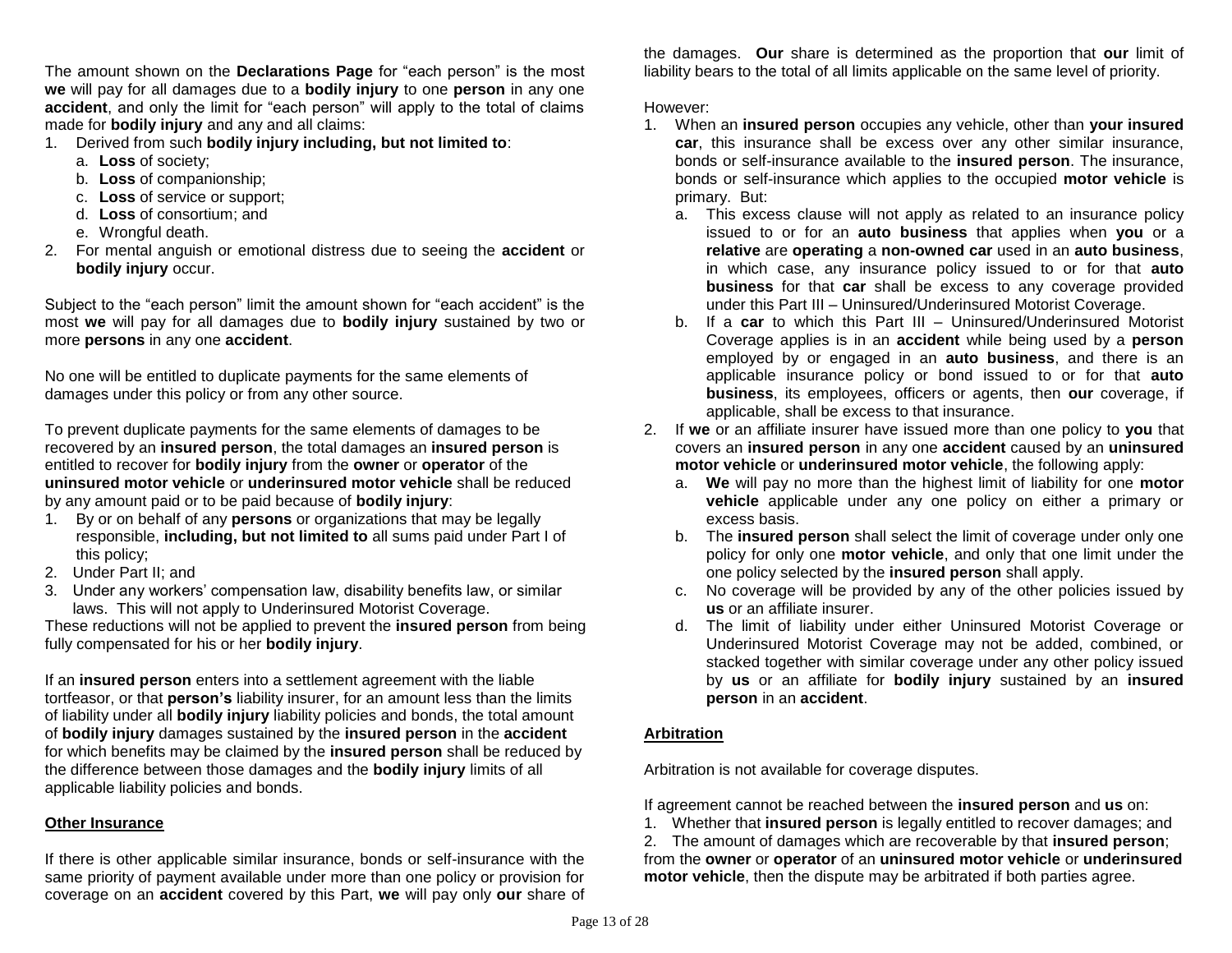If **we** and the **insured person** agree to arbitrate, a qualified and impartial arbitrator shall be selected by the parties. If the parties cannot agree on an arbitrator within 30 days, either may request that a judge of a court with proper jurisdiction select such arbitrator.

Unless otherwise agreed by both parties:

- 1. Arbitration will take place in the county in which the **insured person resides**; and
- 2. Local rules of law as to procedure and evidence will apply. Disputes as to procedure and evidence shall be subject to the authority of the arbitrator.

The arbitrator has no authority to:

- 1. Decide issues of coverage; or
- 2. Award any amount:
	- a. In excess of the limit of liability;
	- b. As **punitive damages**; or
	- c. As fees, costs or interest.

The arbitrator's decision will be binding on:

- 1. Whether the **insured person** is legally entitled to recover damages; and
- 2. The amount of damages if the amount does not exceed the **minimum**
- **limits**. If the arbitrator's award exceeds the **minimum limits**, either party may demand the right to a trial. This demand must be made within 60 days of the arbitrator's decision. If this demand is not made, the amount of damages agreed to by the arbitrator will then be binding.

Each party will pay the expenses it incurs, and share in paying the agreed expenses of the arbitration and arbitrator equally.

## **PART IV - CAR DAMAGE COVERAGE**

#### **Insuring Agreement**

Subject to the limits of liability, if **you** paid the premium for coverage under Part IV, **we** will pay for a **loss** described below to an **insured car** for which coverage has been purchased. **We** will pay for **loss** to an **insured car** caused by:

- 1. A comprehensive **loss**, other than collision, only if the **Declarations Page** shows that Other Than Collision coverage applies for that **insured car**.
- 2. Collision, only if the **Declarations Page** shows that Collision Damage applies for that **insured car**.

**Loss** caused by:

- 1. Missiles;
- 2. Falling objects;
- 3. Fire;
- 4. Theft;
- 5. Malicious mischief or vandalism;
- 6. Riot or civil commotion;
- 7. Explosion;
- 8. Earthquake;
- 9. Windstorm, hail, water or flood; or
- 10. Accidental glass breakage;

are comprehensive losses to be paid under Other Than Collision coverage. **Loss** due to the hitting or being hit by an animal or bird will also be paid under Other Than Collision coverage, but only if there is proof that the **car** damage directly resulted from contact with that animal or bird. A comprehensive **loss** shall not include any **loss** covered as a collision.

## **Loss** caused by an **insured car**:

- 1. Overturning; or
- 2. Colliding with or being hit by another object;

are collision losses to be paid under Collision Coverage. A collision **loss** shall not include any **loss** covered as a comprehensive **loss**.

## **Towing and Labor Coverage**

If **you** paid the premium for Towing and Labor Coverage and it is shown on the **Declarations Page**, **we** will pay up to the limits shown on the **Declarations Page** for towing and labor costs incurred each time an **insured car** for which **you** bought this coverage is disabled. This includes the costs associated with emergency flat tire change, tire repair, battery jump, battery repair, fuel delivery (but not the fuel) and locksmith services each time an **insured car** is disabled, subject to the limits shown on the **Declarations Page** for that **insured car**. Covered labor must be performed at the time and place of disablement and does not include routine maintenance of the **insured car**. The maximum amount **we** will pay for any single disablement will be the amount shown on the **Declarations Page** for this coverage for that **insured car**. **You** must provide **us** with a verifiable receipt of the towing or labor charges incurred. This coverage does not apply to towing from entrapment in snow, mud, water or sand, more than 100 feet from a public road or highway.

## **Loss of Use Coverage**

If **you** paid the premium for Loss of Use Coverage and it is shown on the **Declarations Page**, when an **insured car** for which **you** bought this coverage sustains **loss** due to a collision, **we** will reimburse **you** for necessary **car** rental charges **you** incur from a licensed rental car agency, while that **insured car** is inoperable due to that **loss**. **We** will pay no more than:

- 1. The limit shown on the **Declarations Page**; or
- 2. The **actual cash value** of the **insured car** at the time of **loss**.

Loss of Use Coverage is limited to the period the vehicle is inoperable or under repair.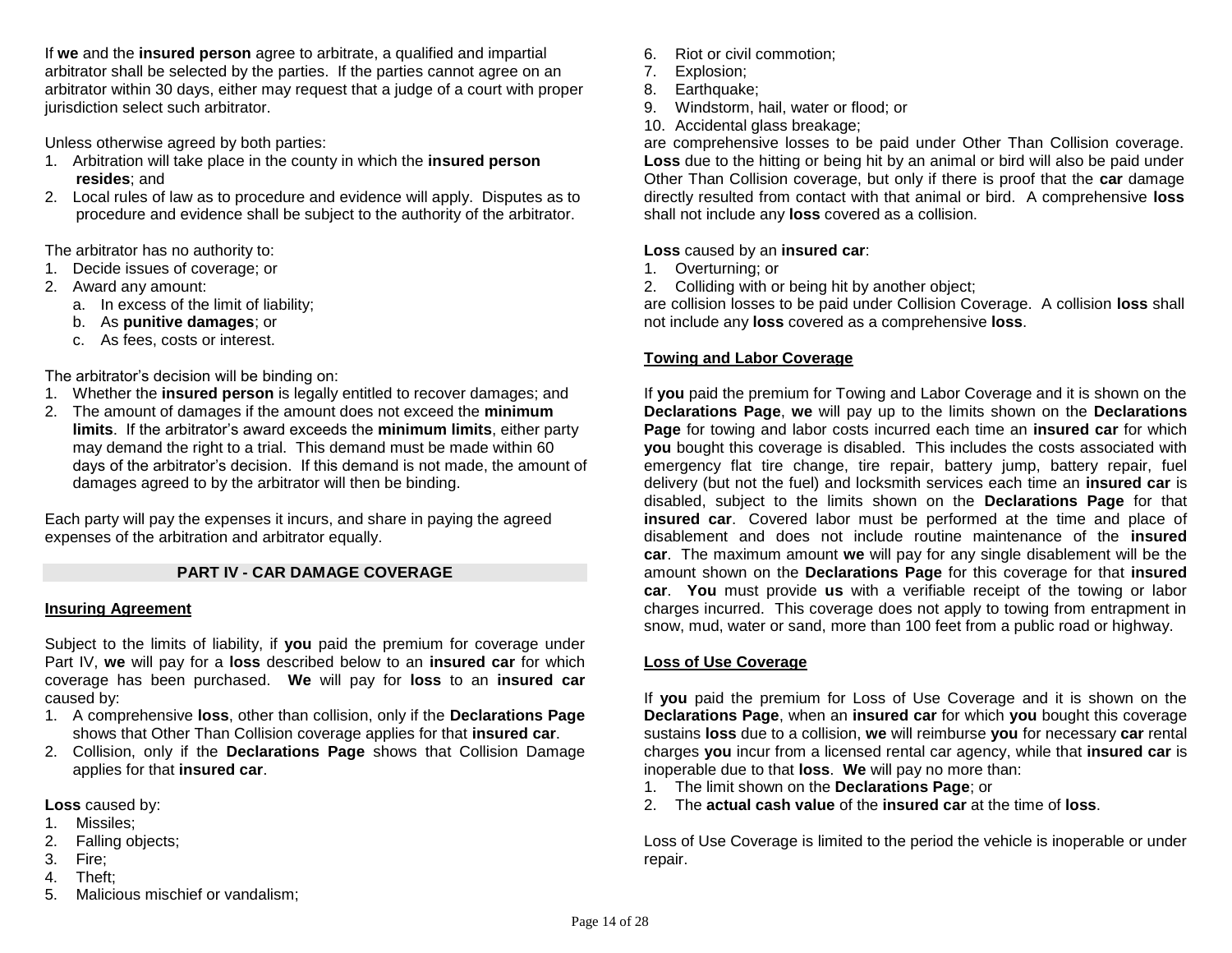Loss of Use Coverage will end 72 hours after **we** offer to pay the amount **we** determine is due for a total loss.

No deductible applies to Loss of Use Coverage. The limits set forth above are the most **we** will pay as the result of any one **loss**, regardless of the number of **insured cars** listed on this policy or premiums paid.

No deductible applies to Loss of Use Coverage. The limits set forth above are the most **we** will pay as the result of any one **loss**, regardless of the number of **insured cars** listed on this policy or premiums paid.

#### **Full Glass Coverage**

If **you** paid the premium for Full Glass Coverage and it is shown on the **Declarations Page** for an **insured car** that has Other Than Collision coverage, no deductible will be applied for a covered comprehensive **loss** to that **insured car** for any damage to the following safety equipment:

- 1. Glass used in the windshield, doors and windows; or
- 2. Glass, plastic or other materials used in the lights.

## **Additional Definition**

When shown in Part IV in **bold** print "**special/additional equipment**" means any of the following, except when installed by the original manufacturer of an **insured car** or by the manufacturer's dealer as a manufacturer's new car option or equipment on an **insured car**:

- 1. Parts, accessories, ground effects and any other equipment or enhancement;
- 2. Any modified suspension equipment, modified engines, modified carburetor systems, modified equipment, or custom wheels, **including, but not limited to**:
	- a. Aluminum, magnesium, chrome or alloy wheels;
	- b. Special wide-tread tires or slicks;
- 3. Custom paint, murals, decals or graphics; special carpeting or furnishings; sunroofs, moon roofs, t-bar or height extending roofs; bubble domes or similar windows; refrigeration or cooking equipment and any equipment used for sleeping;
- 4. Electronic video, audio, digital or data transmitting, receiving, recording and playback device, **including but not limited to**:
	- a. Communication and audio devices, including citizen band radios, two way mobile radios, televisions, VCR, mobile cellular and other telephones, blue tooth devices, scanning monitor receivers, audio devices that record and/or play sound, including: radios; satellite radios; stereos; cassette tape decks; compact disk systems; MP3 devices; internet audio streaming devices; audio interface devices; radio scanners; and similar devices for reproducing sound;
	- b. GPS and other navigation systems;
	- c. Personal computers and internet access systems;
- d. Video devices, including DVD devices, VCR's; monitors; cameras and televisions; and
- e. Any accessories, cables, connectors or antennas used with any of these types of equipment.

## **Exclusions**

Coverage does not apply to **loss**:

- 1. To an **insured car** while used for livery or **delivery** services. This exclusion does not apply to:
	- a. Shared expense car pools; or
	- b. An **insured car** while used in the course of **volunteer work** for a taxexempt organization.
- 2. Caused by:
	- a. War (declared or undeclared);
	- b. Civil war;
	- c. Insurrection;
	- d. Rebellion;
	- e. Revolution;
	- f. Nuclear reaction, radiation, or radioactive contamination;
	- g. Pathogenic, poisonous, biological, toxic, explosive or other hazardous materials; or
	- h. Any consequence of any of the items listed above.
- 3. To any **special/additional equipment**. However, if **you** have paid the premium for Special/Additional Equipment Coverage and it is shown on the **Declarations Page**, this exclusion shall not apply to the **special/additional equipment** listed on the schedule of **special/additional equipment** in **our** records. If **you** change the **special/additional equipment** on an **insured car**, **you** must notify **us** to change **your** listed equipment before any added **special/additional equipment** will be covered.
- 4. To any camper body or trailer.
- 5. That occurs to any vehicle while it is located for use as a residence or premises.
- 6. That results from off-road recreational use of a vehicle.
- 7. Resulting from:
	- a. Prior **loss** or damage;
	- b. Manufacturer's defects; or
	- c. Any of the following:
		- (1) Wear and tear;
		- (2) Freezing;
		- (3) Mechanical or electrical breakdown or failure;
		- (4) Road damage to tires; or
		- (5) Mold, mildew, fungi or any by-product of these;

unless the damage is the result of other **loss** covered by this policy.

8. To any personal property, **including but not limited to** wearing apparel, any personal property, tools or nonstandard equipment and racks which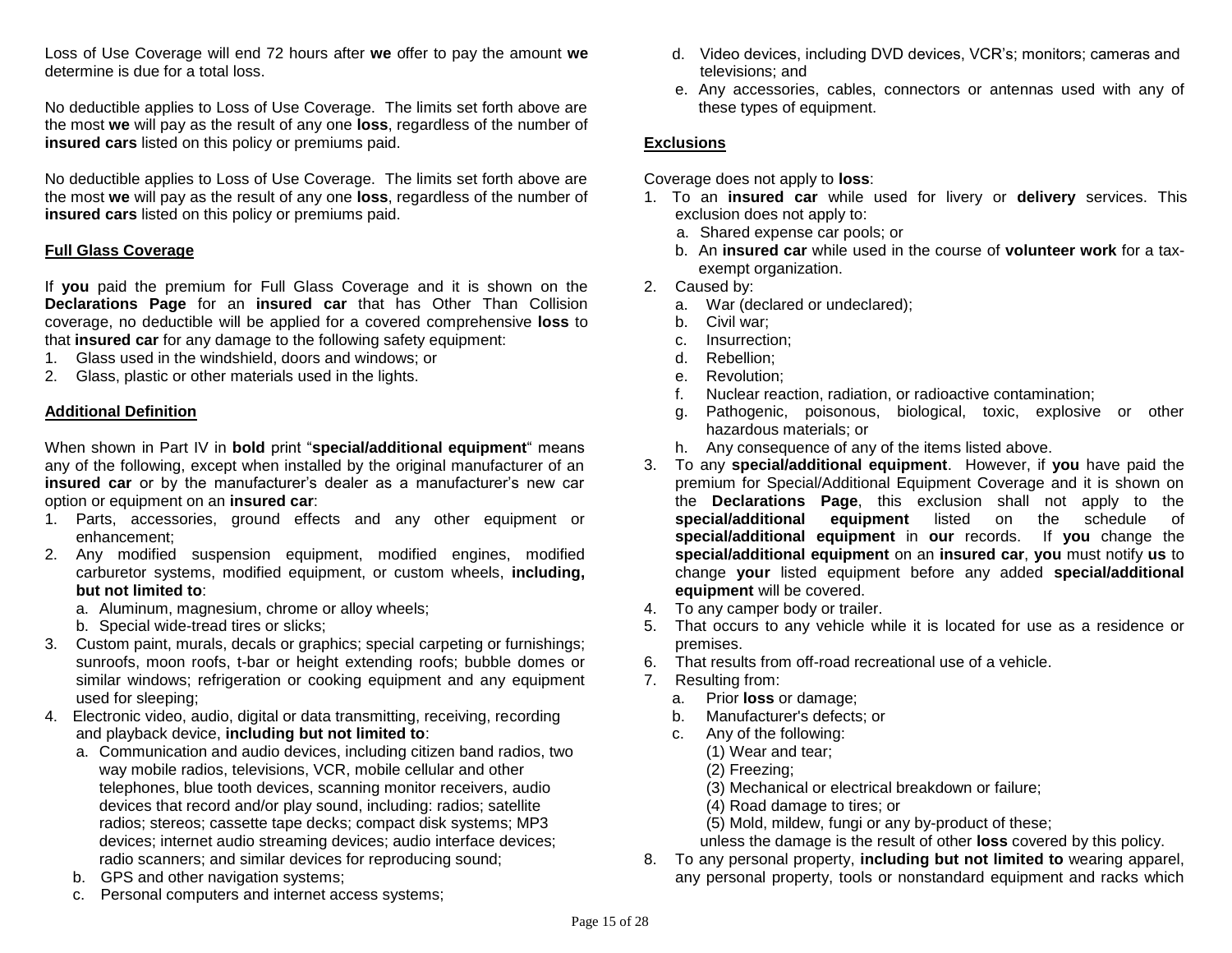is permanently or temporarily attached to an **insured car** at the time of the **loss**.

- 9. That occurs while **you**, or anyone driving with **your** permission, is using an **insured car**:
	- a. In an illegal trade or transportation;
	- b. While committing a crime (other than a violation of a traffic law or similar law governing the ownership or operation of a vehicle); or
	- c. While fleeing any law enforcement personnel.
- 10. Arising out of or due to the use of an **insured car** for transportation of any explosive substance, flammable liquid or similarly hazardous material, except transportation, incidental to ordinary residential or farm activities. This shall not apply to the fluids necessary for the operation of the vehicle.
- 11. That occurs while an **insured car** is **racing**.
- 12. That occurs while an **insured car** is subject to any bailment lease, conditional sale, mortgage or other encumbrance not specifically declared and described on this policy.
- 13. Due to theft or conversion by **you**, or a **relative**. However, this does not apply to the interest of a **named insured** or the spouse of the **named insured** who **resides** in the same **household** as the **named insured** if that **person** did not consent to, direct, contribute to, or participate in the theft or conversion.
- 14. To an **insured car** caused intentionally by or at the direction of any **person** listed on the **Declarations Page**. This exclusion will not apply to the interest of **named insured**, or the spouse or **relative** of the **named insured** who **resides** in the same **household** as the **named insured**, if the **loss** is a result of domestic violence, as defined in the Arizona laws as amended, and:
	- a. That **person** has not:
		- (1) Participated in;
		- (2) Contributed to;
		- (3) Directed; or
		- (4) Consented to;
		- the intentional act causing the **loss**; and
	- b. That **person** cooperates in any investigation relating to the **loss**.
- 15. That occurs while an **insured car** is driven by any **person** who is not a listed driver on the **Declarations Page** and who does not have a valid **driver's license**.
- 16. That occurs while an **insured car** is rented to, leased to, or loaned to any **person** or organization in return for compensation, payment or benefit of any kind in exchange for, or resulting from, the use of the **insured car**.
- 17. That occurs while under the care or control of a **business** or **person**, other than a **person** listed as an insured driver under this policy, in exchange for payment, compensation or payment in kind in exchange for, or resulting from, the use of an **insured car**.
- 18. Due to the legal seizure or destruction of an **insured car** by any government or civil authority for any reason.
- 19. Due to the repossession of the **insured car** by a **person** or entity legally entitled to do so.
- 20. Resulting from the ownership, maintenance, or use of an **insured car** while a **person** is engaged in any **business** other than **auto business** activities. This exclusion includes use of a vehicle for livery and **delivery** services. This exclusion does not apply if **business** use of an **insured car** has been declared to **us** and an additional business use premium has been paid.
- 21. To an **insured car** due to diminution of value, or any loss or reduction in market or resale value, that is alleged to result from a **loss** or the repair or replacement of the property after the **loss**, or is claimed after a workmanlike repair.
- 22. That occurs while the operator of the **car** is texting, keying or typing on any portable electronic device, **including but not limited to** mobile phones and computers.
- 23. To any vehicle other than an **insured car** for which the premium has been paid for the coverage being sought under this Part.

## **Limits of Liability**

- 1. **Our** Limit of Liability for **loss** shall not exceed the lowest of:
	- a. The **Actual Cash Value** of the stolen or damaged property at the time of **loss**, reduced by the deductible shown on the **Declarations Page**;
	- b. The amount necessary to repair the property to its pre-**loss** physical condition, reduced by the deductible shown on the **Declarations Page**;
	- c. The amount necessary to replace the property with property of like kind and quality, reduced by the deductible shown on the **Declarations Page**; or
	- d. Any Stated Amount Limit of Liability shown on the **Declarations Page**, **including but not limited to** any value listed for **special/additional equipment**.
- 2. If **you** or the **owner** of the **insured car** keep the salvage, the amount **we** pay will be reduced by the salvage value.
- 3. If **loss** is sustained by more than one **insured car** in the same collision, only the highest applicable deductible will apply.
- 4. The amount **we** will pay under this Part will be adjusted and reduced for **depreciation**, physical condition and betterment as applicable. **We** do not pay for the amount of any betterment. **You** are responsible to pay for any betterment.
- 5. The amount **we** will pay to repair an **insured car** or replace parts will be based on the cost of parts which may be new, used, reconditioned, remanufactured or refurbished parts, that are original and/or non-original manufacturer parts or equipment.
- 6. There shall be no duplicate recovery for the same elements of **loss** under this coverage and any other coverage under this policy or any other source.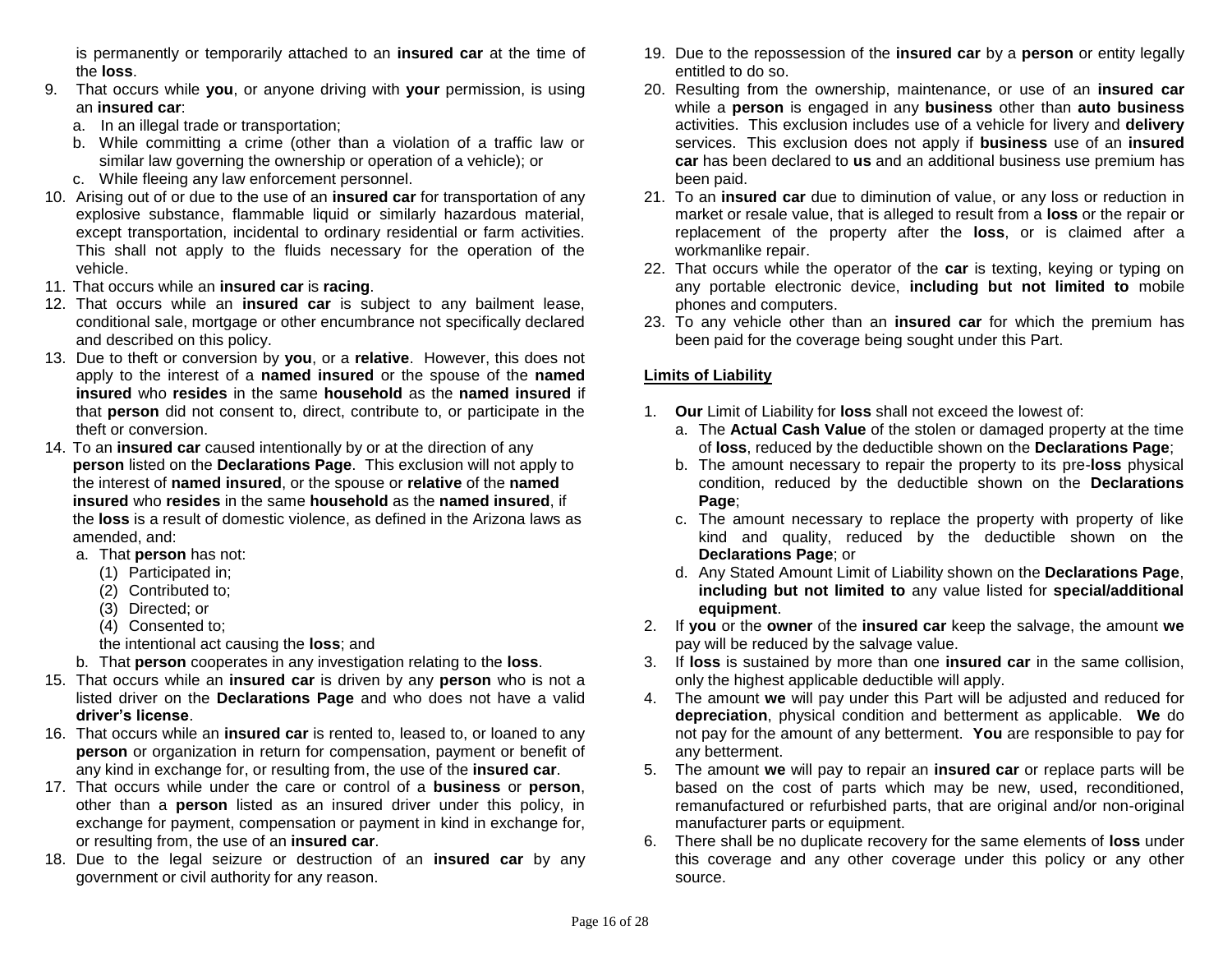7. Each item of **special/additional equipment** shall be subject to the deductible shown on the **Declarations Page** for **special/additional equipment**. No other deductible shall apply to **special/additional equipment**.

### **No Benefit to Bailee**

These coverages shall not directly or indirectly benefit any **person** or entity other than **you** for **loss** to an **insured car**.

### **Appraisal**

If **you** and **we** fail to agree on the amount of **loss**, either may demand an appraisal of the **loss**. Each will appoint a competent and disinterested appraiser. The appraisers will select a third appraiser to decide any differences. Each appraiser will state separately the **Actual Cash Value** and the amount of **loss**. The award in writing by any two appraisers will be binding and will determine the amount payable. Each party will pay the expenses of its chosen appraiser. The expenses and the cost of the third appraiser will be shared equally.

**We** do not waive any of **our** rights under this policy by agreeing to an appraisal of the amount of **loss**. Coverage issues or disputes under this policy may not be determined by the appraisers.

## **Payment of loss**

At **our** option, **we** will pay the **loss** in money, or repair or replace the damaged or stolen property. With **your** consent, payment for repairs may be made directly to a repair shop if damage is repaired.

**We** may, at any time before the **loss** is paid or the property is replaced by **us**, return, at **our** expense any stolen property either to **you** or to the address shown in **our** records with payment for the resulting damage. **We** may keep all or part of the property at the agreed or appraised value, but there shall be no abandonment to **us**. **We** have no duty to preserve salvage.

In the event of a covered theft of, or total loss to, an **insured car**:

- 1. The titled **owner** of that **car** must deliver to **us**, within 30 days after **we** offer the amount due under the terms of this policy, the title to that **car** and any other requested documents.
- 2. If **we** agree to allow the titled **owner** of any covered **insured car** to retain the salvage after **we** declare that **insured car** is a total loss or nonrepairable, that **owner** is required by law to get a salvage vehicle title or nonrepairable vehicle title before **we** pay that total loss.

**We** may make payment for a **loss** to **you** or the **owner** of the **car**. No payment is due under Part IV until **you** have fully complied with all of the conditions and duties stated in this policy.

#### **Loss Payee & Lienholder's Rights**

If a loss payee or lienholder is shown on the **Declarations Page** with respect to an **insured car**, any amount paid under this Part IV for **loss** to that **car** will be paid according to **your** interest and that of the loss payee or lienholder. **We** may make separate payments according to those interests. However, with **your** consent, payment may be made directly to a repair shop when the **loss** is being repaired.

**We** will be subrogated to the loss payee or lienholder's rights of recovery to the extent of **our** payment.

Where a claim is denied for non-cooperation or breach of the **Insured**'s duties owed to **us,** the Loss Payee or lienholder's interest will not be protected. Where fraud, misrepresentation, material omission, intentional damage, or conversion, secretion and/or embezzlement of an **car** has been committed by or at the direction of **you** or a **relative**, or where the **loss** is otherwise not covered under the terms of this policy, the Loss Payee or lienholder's interest will not be protected. **We** have no duty to make any payment to a lienholder or Loss Payee unless the **loss** is payable to **you** and all policy terms and conditions have been met.

**We** reserve the right to cancel the policy as permitted by policy terms. Cancellation shall terminate this agreement as to the Loss Payee's interest.

#### **Other Insurance**

If there is other applicable insurance or source of recovery for **loss** to an **insured car**, **we** will pay the proportionate share **our** limit of liability bears to the total of all available sources of recovery. The deductible of this policy will be taken in a proportionate share based on the deductibles of each policy.

Other sources of recovery **include, but are not limited to** any:

- 1. Coverage provided by the **car owner**;
- 2. Other physical damage insurance available; and
- 3. Other source of recovery that applies to the loss.

## **PART V - ACCIDENTAL DEATH AND DISMEMBERMENT COVERAGE**

#### **Insuring Agreement**

If **you** have paid the premium for Accidental Death and Dismemberment Coverage and it is shown on the **Declarations Page**, **we** will pay the benefits described under the Limits of Liability in this Part V with respect to **bodily**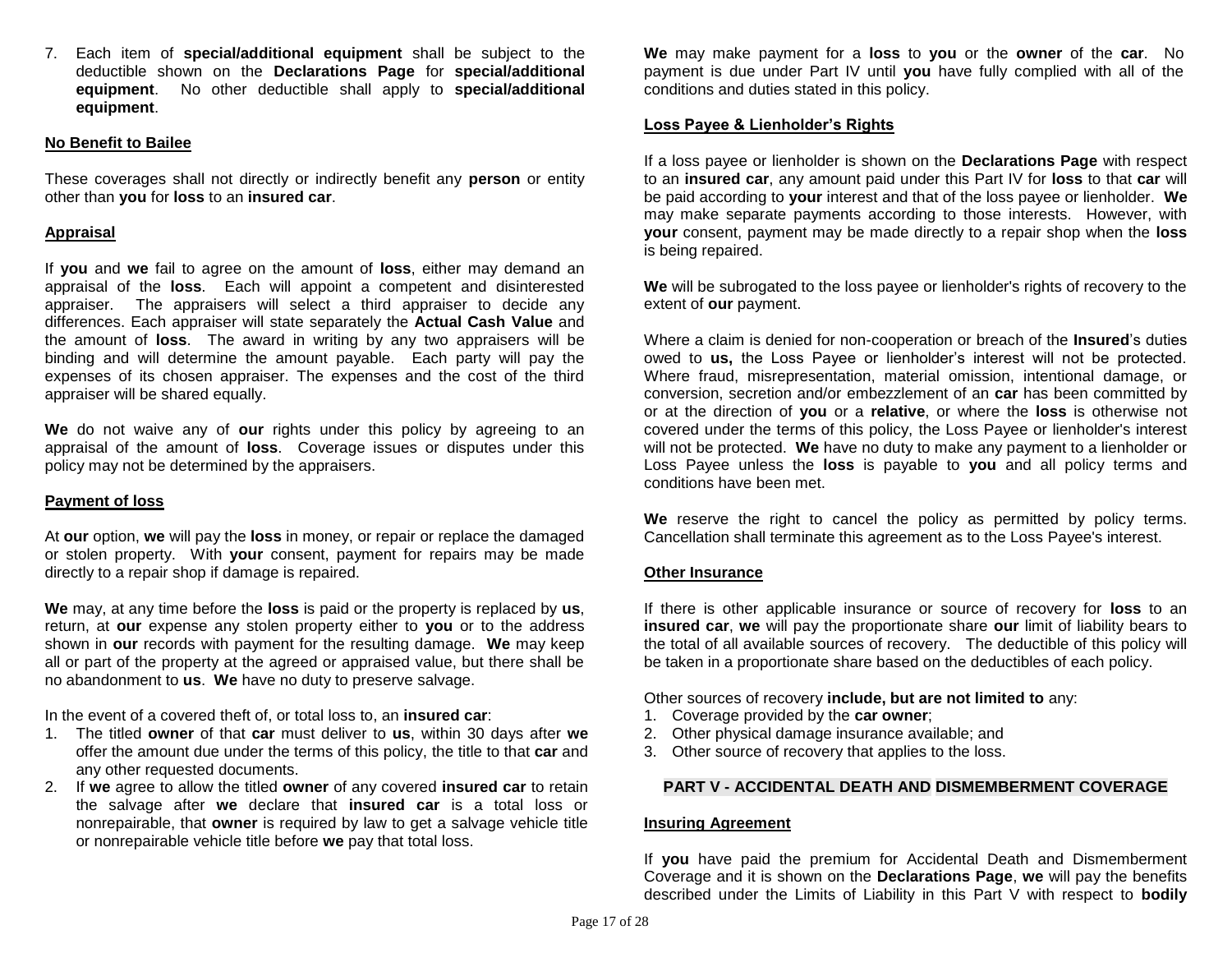**injury** sustained by the **named insured** as the result of a Covered Event specified in this Part V.

### **Limits of Liability**

If a **named insured** sustains death, dismemberment or loss of life, as described below, independent of other causes, that is the result of a Covered Event in an **accident**, **we** will pay the stated benefit to the **named insured**, subject to the aggregate limit of liability shown on the **Declarations Page**.

DEATH, DISMEMBERMENT OR LOSS OF SIGHT: If within 90 days from the date of an **accident** arising out of a Covered Event, **bodily injury** sustained by the **named insured** in that **accident** causes death, dismemberment or loss of sight, **we** will pay, as follows, but no more than the Limit of Liability shown on the **Declarations Page** for all **bodily injury**:

- 1. For accidental loss of life of the **named insured we** will pay the limit shown on the **Declarations Page**.
- 2. For loss of both Hands or both Feet, **we** will pay the limit shown on the **Declarations Page**.
- 3. For loss of sight in both eyes **we** will pay the limit shown on the **Declarations Page**.
- 4. For loss of one hand and one foot **we** will pay the limit shown on the **Declarations Page**.
- 5. For loss of either Hand or Foot **we** will pay one-half of the limit shown on the **Declarations Page**.
- 6. For loss of sight in one eye **we** will pay one-half of the limit shown on the **Declarations Page**.
- 7. For loss of a thumb and index finger of same Hand of the **named insured we** will pay one-half of the limit shown on the **Declarations Page**.

The word "loss", as used in this Part V, means:

- 1. With regard to hand or foot, complete severance through or above the wrist or ankle joint.
- 2. With regard to sight of eyes, entire and irrecoverable loss of sight.
- 3. With regard to thumb and index finger, complete severance through or above metacarpophalangeal joint.

The limit of liability shown for this coverage on the **Declarations Page** is the aggregate limit for all claims under this Part V, and is most **we** will pay under this coverage with respect to a **named insured**, without regard to the number of:

- 1. **Bodily injuries** sustained by the **named** insured;
- 2. **Cars** insured under this policy;
- 3. Separate premiums paid or shown on the **Declarations Page**;
- 4. Policies issued;
- 5. Claims made; or
- 6. Vehicles involved.

There will be no stacking or combining of coverage afforded to more than one **car** under this policy.

### COVERED EVENTS:

- 1. While the **named insured** is riding solely as a passenger in or on, boarding or alighting from any public conveyance, including air, licensed to carry passengers for hire; or
- 2. When the **named insured** sustains injuries caused by unavoidable exposure to the elements following the forced landing, stranding, sinking or wrecking of such means of transportation described above in which the **person** insured has been riding solely as a passenger; or
- 3. While the **named insured** is driving or riding in or on; boarding or alighting from, a four-wheel private passenger automobile.

### **Seat Belt Coverage**

The Principal Sum benefits for Accidental Death under this policy will be increased by an additional 20% of the benefit amount if death results while the **named insured** is a passenger or driver of a four-wheel private passenger automobile and the **named insured's** seat belt is properly fastened about their body.

## **Exclusions**

This coverage does not cover any **loss**, death or **bodily injury** incurred for, or resulting from, any of the following:

- 1. Suicide or attempted suicide.
- 2. Intentional self-infliction of injury or attempted self-inflicted of injury.
- 3. Self destruction or attempted self-destruction.
- 4. Infections except phylogenic infections caused wholly by a covered **bodily injury**.
- 5. War or any warlike action.
- 6. **Accident** occurring while serving as an active member of any military unit, **including but not limited to** coast guard, national guard, army, naval or air service of any country.
- 7. **Accident** occurring while operating, or learning to operate, or performing duties as a member of the crew of any aircraft.
- 8. Sickness or disease of any kind.
- 9. **Bodily injury** or loss occurring while the **named insured** is intoxicated or under the influence of any narcotic, unless consumed or ingested pursuant to directions from a licensed physician, in the course of treatment, without any warning from the physician or a licensed pharmacist against operating any motorized vehicle while under the influence of the narcotic.
- 10. While **racing**.
- 11. While operating a motor vehicle use of a motor vehicle as a livery service or for **delivery**.
- 12. As a result of a hernia of any kind.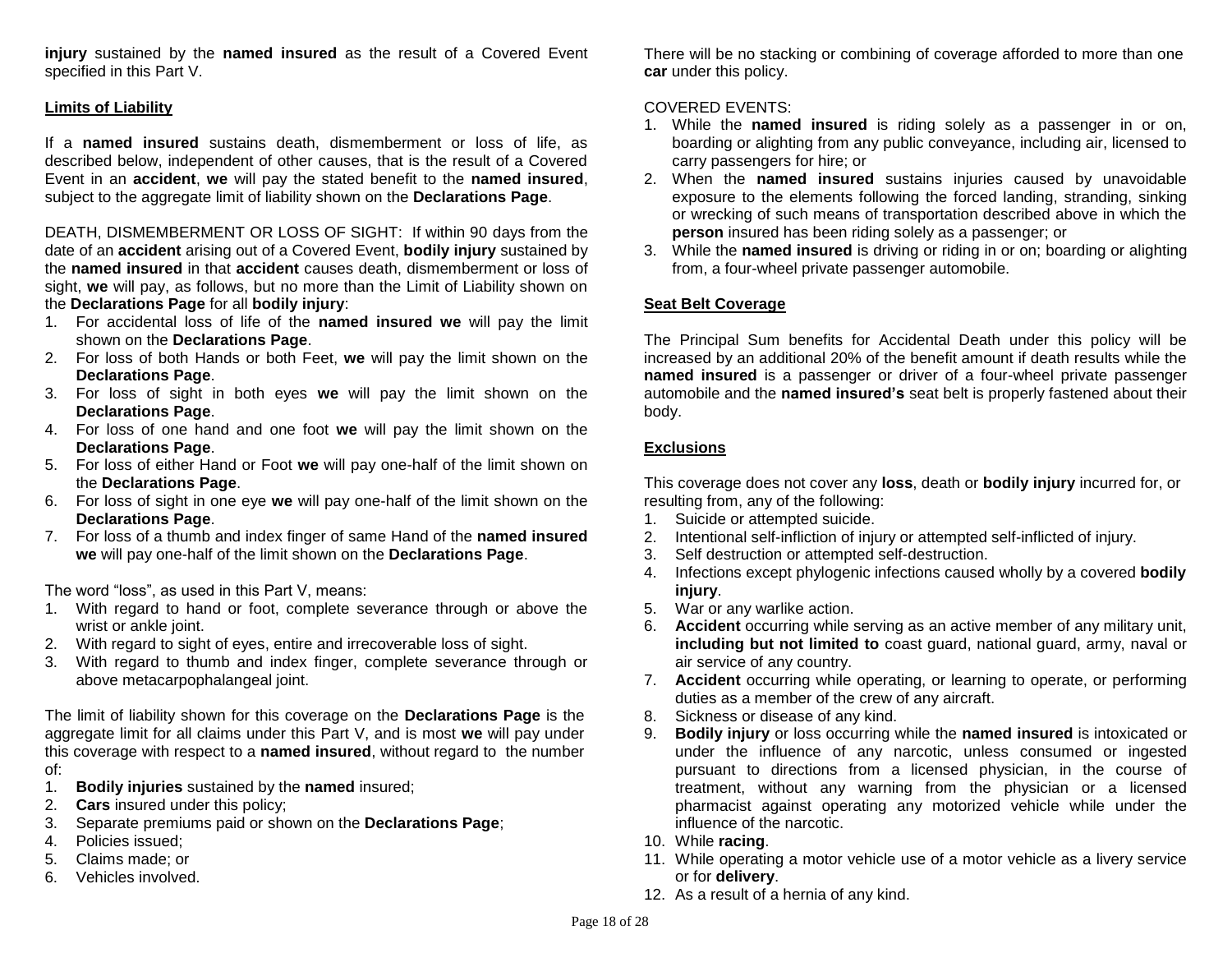- 13. As a consequence of diabetes.
- 14. **Bodily injury** caused or contributed to, because the **named insured** committed, participated in or attempted to commit:

a. A felony; or

b. An act of violence, civil disobedience, civil disorder, riot or insurrection.

## **Additional Terms for Part V**

- 1. NOTICE OF CLAIM: Written notice of claim must be given to **us** within 20 days after any **bodily injury** covered by this Part V, or as soon thereafter as is reasonably possible.
- 2. PROOF OF LOSS: Written proof of **loss** must be furnished to **us** within 90 days after the date of a covered event. Failure to furnish such proof within the time required shall not invalidate nor reduce any claim if it was not reasonably possible to give proof within such time, provided proof is furnished as soon as reasonably possible.
- 3. PAYMENT OF CLAIMS: Payment for loss of life will be payable in accord with any beneficiary designation made to **us**, or if none, then to the estate of the **named insured**. Payment of **our** limit of liability to the legal representative of the estate shall be deemed discharge of **our** duties under this Part V.
- 4. PHYSICAL EXAMINATION AND AUTOPSY: **We** have the right for physical examination or autopsy of the **named insured** who is making a claim under this Part V by a licensed medical practitioner or pathologist when, and as often as **we** reasonably require, unless barred by law.

## **PART VI - GENERAL PROVISIONS**

## **Policy Period & Territory**

This policy applies only to **accidents** and **losses** that occur:

- 1. During the policy period as shown in the **Declarations Page** and any **grace period** that may apply, unless the policy is cancelled, in which case all coverage ends on the effective date of the cancellation; and
- 2. Within the policy territory. The policy territory is the United States of America, its territories or possessions, or Canada. This policy also applies to an **accident** or **loss** involving an **insured car** while being transported between ports within the policy territory.

## **Two or More Cars Insured**

As to any **accident**, occurrence or **loss** to which this and any other **car** policy issued to **you** by **us**, or an affiliated insurer, applies to provide the same or similar type of coverage, the total limit of **our** liability under all the policies shall not exceed the highest applicable Limit of Liability under any one policy for any one vehicle insured.

## **Claims Handling**

**We** may use any or all of the following to determine the value of any damages, loss or claim that may be covered by this policy:

- 1. Exams by doctors **we** select, at **our** expense, as often as **we** reasonably request.
- 2. Medical record review and test result review by **persons** and services selected by **us**.
- 3. Computer programs and databases for the analysis of medical treatment and expenses.
- 4. Computer programs, databases and published sources for bodily injury, medical, medical expense and damage information.
- 5. Estimates by vehicle repair shops.
- 6. Computer programs and databases for the evaluation of injuries and predicting jury verdicts.
- 7. Computer programs, databases and published sources for vehicle values and cost of repair.
- 8. Third-party vendors providing estimating. appraisal, injury evaluation, earnings calculators, and analysis.
- 9. Special-application technology.

## **Suits Against Us**

No legal action may be brought against **us** until there has been full compliance with all terms of this policy.

No one other than an **insured person** under Part I of this policy shall have any interest in this policy prior to obtaining a verdict against an **insured person**.

No legal action may be brought against **us** for payment under Part I – Liability To Others until:

- 1. **We** agree in writing that the **insured person**, as defined under Part I, has an obligation to pay damages; or
- 2. The amount of the damages due under Part I on behalf of an insured has been determined by final judgment after trial.

No one shall have any right to make **us** a party to a suit to determine the liability of an **insured person** under Part I.

No one may sue **us** to determine the amount of **loss** payable under Part IV - Car Damage Coverage until after having complied with the Appraisal clause of this policy.

**We** have no duty to preserve or otherwise retain any salvage for any purpose, including as evidence for any type of court proceeding.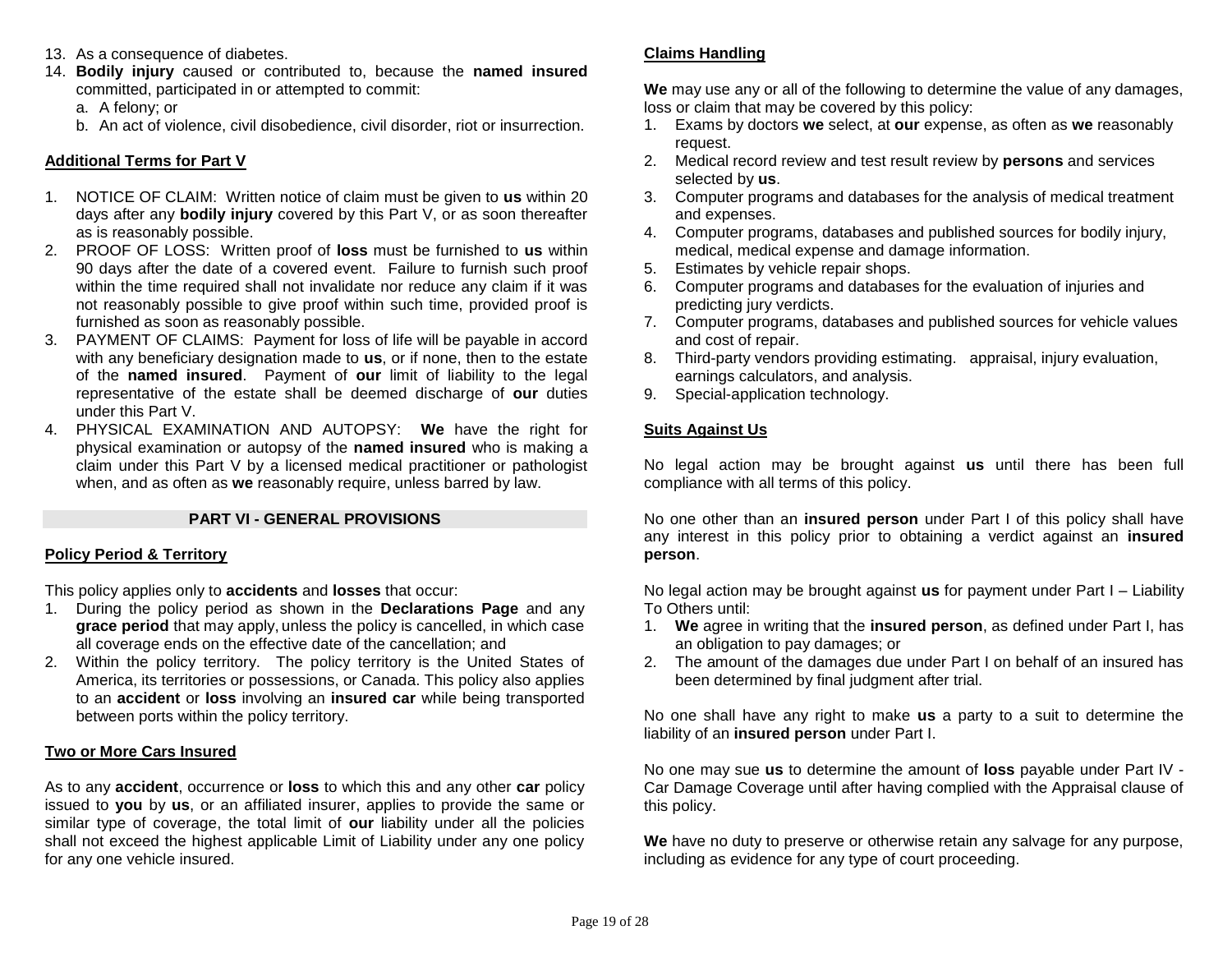No one may sue **us** to determine the amount payable under Part V - Accidental Death and Dismemberment Coverage until at least 60 days after written proof of loss has been furnished to **us**. No such legal action may be brought after the expiration of three years after the time written proof of loss is required to be furnished to **us**.

## **Our Recovery Rights (Subrogation & Reimbursement)**

In the event of any payment under this policy:

- 1. **We** will be subrogated to all rights of recovery of the **person** or entity to or for whom payment was made against another **person** or organization; and
- 2. Any **person** to or for whom a payment is made who recovers damages from a liable **person** or entity, or their insurer, shall hold the proceeds of that recovery in trust for **us**.

These rights shall be only to the extent of payments made under this policy. The **person** or organization to or for whom payment was made under this policy will be required to reimburse **us** out of any monies received from any party or organization liable for damages, or his or her insurance company.

**We** reserve the right to subrogate against, and receive full indemnification from, any **person** who has committed an act of domestic violence, as defined by Arizona laws, that caused an **accident** or **loss** for which payment has been made by **us** but which would have been otherwise excluded if we did not protect the interest of the innocent victim of domestic violence.

Anyone to whom payment was made under this policy must cooperate with **us**, do whatever is necessary to protect **our** subrogation rights, and do nothing after the **loss** to harm **our** rights.

If **we** seek recovery from a liable party:

- 1. **You** authorize **us** to seek recovery of any applicable deductible. Unless **you** submit a written request to **us** to collect **your** deductible, **we** have no duty to do so, and **we** will notify **you** if **we** do not intend to proceed to collect the deductible; and
- 2. **You** agree to be bound by any settlement agreement entered into by **us** and the liable party, or the outcome of any arbitration **we** enter into, for those sums.

**We** reserve the right to compromise or settle the deductible and property damage claims against the responsible parties for less than the full amount. If the total recovery is less than the total of **our** payment and the deductible, **we**  will reduce reimbursement of the deductible to **you** based on the proportion that the actual recovery bears to the total of **our** payment and the deductible.

Any reimbursement to **you** by **us** will be reduced by a proportionate share of attorney fees incurred in connection with the recovery.

If anyone insured under this policy makes recovery from a responsible party without **our** written consent, that insured's rights under any affected coverage will no longer exist.

If payment is made on behalf of anyone insured under this policy to comply with state mandated coverage, and the policy or any subsequent change in coverage was obtained from **us** as a result of **your** material misrepresentation of the risk to be insured by **us**, which otherwise, had it been known to **us** at the time coverage was agreed to by **us**, **we** would have declined coverage or extension of coverage to **you**, **you** agree to reimburse **us** to the full extent of any **loss** and adjustment expense paid on **your** behalf as a result of **your** material misrepresentation to **us**.

Without regard to **our** rights to recover under this clause, **we** will not seek recovery for payments **we** have made under:

- 1. Part II Medical Payments Coverage unless the **person** to or for whom payment is made recovers damages from another. In such case, **we** have a lien against that recovery to the extent of **our** payment in excess of \$5,000. As required by law, **we** will record a statement of lien and give notice of lien as required by law to affected parties.
- 2. Part III Uninsured/Underinsured Motorist Coverage as against the **owner** or **operator** of an **underinsured motor vehicle** as defined under that Part.

## **Assignment**

**Your** interest and rights in this policy may not be assigned or transferred without **our** written consent. Upon the death or end of the marital relationship of the **named insured**, a spouse of that **named insured** who was covered under this policy immediately prior to the death or end of the marital relationship shall upon notice to **us** continue to be covered under this policy for a period of 90 days following that death or end of marital relationship, or until expiration of the policy term, whichever is shorter.

## **Policy Changes**

This policy, which includes the **Declarations Page**, endorsements issued by **us**, the **Application**, and any coverage election and rejection forms, contains all agreements between **you** and **us**. Its terms may not be changed or waived except by written endorsement issued by **us**. Notice to any agent or knowledge possessed by any agent or other **person** shall not change or affect a waiver on any portion of this policy nor stop **us** from exerting any rights under this policy.

If a change requires a premium adjustment, **we** will adjust **your** premium as of the effective date of the change. **We** may revise this policy form to provide more coverage without additional premium charge. If **we** revise this version of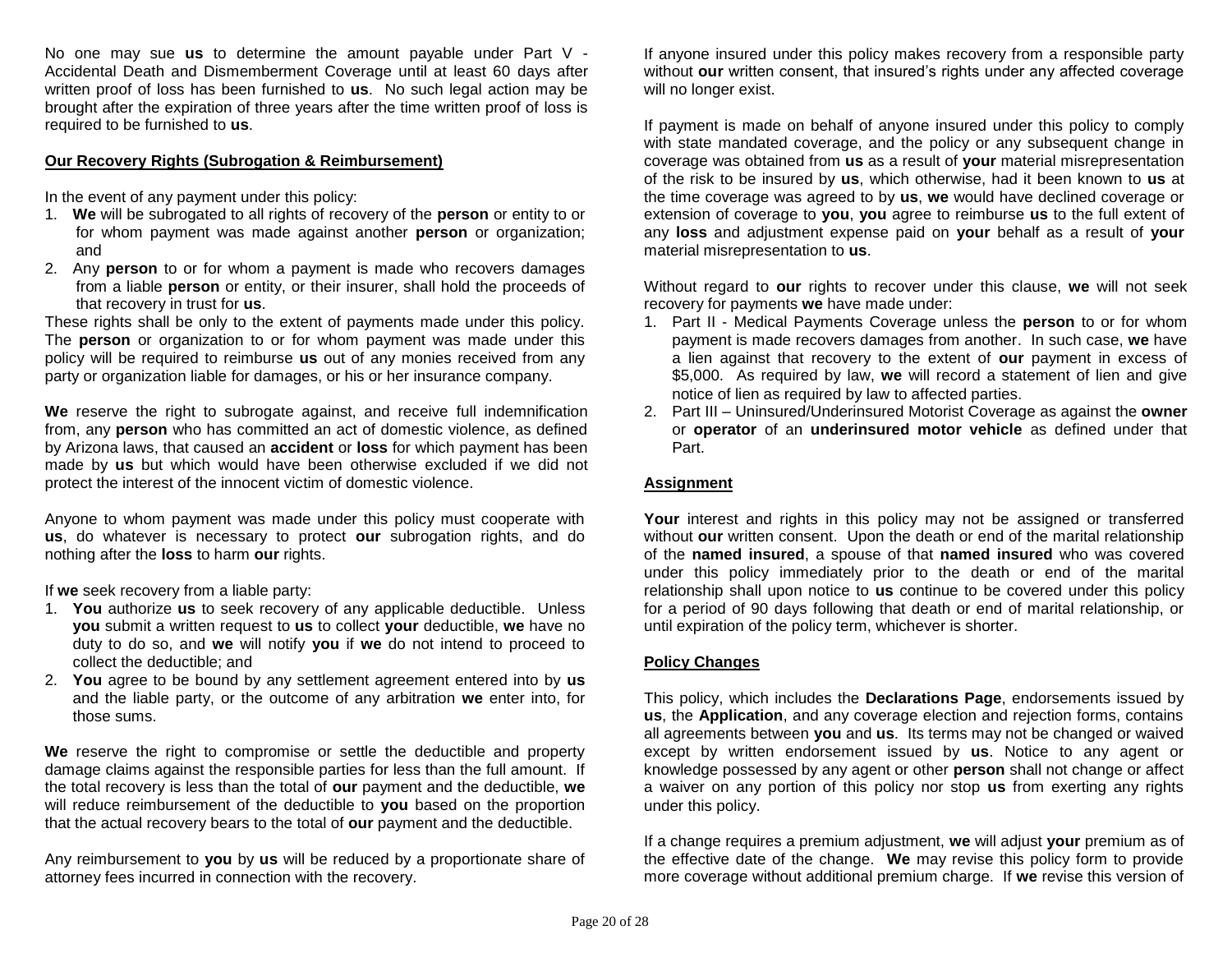this policy form, **our** policy will automatically provide the additional coverage as to the date the revision is effective.

**We** rely upon the statements made by **you** in the **Application** for insurance to determine the amount of the premium for this policy. **You** agree to cooperate with **us** in determining if this information is correct and complete and **you** will notify **us** if it changes during the policy period. If this information is incorrect, incomplete, or changes during the policy period, **we** may adjust **your** premium during the policy period or take other appropriate action. To properly insure **your car**, **you** must promptly notify **us** when:

- 1. **You** change **your** address;
- 2. Any resident operators are added or deleted;
- 3. **You** acquire an additional or replacement **car**;
- 4. Any change in the operators in the household;
- 5. **You** or a **relative** get married or divorced; or
- 6. **You** or a **relative** obtains a driver's license or has a driver's license suspended, revoked, or refused.

#### **Cancellation and Non-Renewal**

The **named insured** may cancel this policy by returning it to **us** or by advising **us** when at a future date the cancellation is to be effective.

**We** may cancel by mailing notice to the **named insured** shown on the **Declarations Page** at the last known address appearing on **our** records. Notice of cancellation will be mailed at least 10 days before the effective date of cancellation.

**We** may cancel this policy for any lawful reason during the first 59 days of the first policy period. After this policy is in effect for 60 days, or if this is a renewal policy, **we** may cancel only for one or more of the following reasons:

- 1. The **failure to pay premium**;
- 2. For fraudulent misrepresentation when applying for this policy;
- 3. The loss of driving privileges through suspension or revocation of **your** operator's license or motor vehicle registration, or that of a principal operator of **your insured car** during the policy period;
- 4. The **named insured**, any **person** who **resides** in the same **household** as the **named insured** and customarily operates an **insured car**, or any other **person** who regularly and frequently operates an **insured car**:
	- a. Becomes permanently disabled, either physically or mentally, and that **person** does not produce a certificate from a doctor or a registered nurse practitioner testifying to that **person's** ability to operate a motor vehicle.
	- b. Is or has been convicted during the 36 months immediately preceding the effective date of the policy or during the policy period of:
		- (1) Criminal negligence resulting in death, homicide or assault and arising out of the operation of a motor vehicle;
- (2) Operating a motor vehicle while in an intoxicated condition or while under the influence of drugs;
- (3) Leaving the scene of an **accident**;
- (4) Making false statements in an application for a driver license; or
- (5) Reckless driving; or
- c. Uses an **insured car** regularly and frequently for commercial purposes;
- 5. **We** are placed in rehabilitation or receivership by:
	- a. The insurance supervisory official in **our** state of domicile; or
	- b. A court of competent jurisdiction; or
- 6. The director of insurance:
	- a. Has suspended **our** certificate of authority due to a financially hazardous condition; or
	- b. Determines that the continuation of the policy would:
		- (1) Place **us** in violation of the laws of this state; or
		- (2) Jeopardize **our** solvency.

With respect to cancellation, this policy is neither severable or dividable. Any cancellaton will be effective for all persons and all vehicles.

If this policy is cancelled, coverage will not be provided as of the date and time shown in the notice of cancellation.

Upon cancellation, **you** may be entitled to a premium refund. **We** charge a fully-earned policy fee for each policy term.

If this policy is cancelled by **us** for any reason other than **failure to pay premium**, any refund due will be computed on a daily pro-rata basis, and subject to any fully-earned fees.

If this policy is cancelled at **your** request or due to **failure to pay premium**, any refund due will be calculated at a 90% or pro rata basis, and subject to any fully-earned fees.

If **we** decide to not to renew this policy, **we** will mail notice of nonrenewal to the **named insured** shown on the **Declarations Page** at the last known address appearing in **our** records. Notice will be mailed at least:

- 1. 45 days before the end of the policy period if the reason for nonrenewal is due to the number of at-fault accidents of a **person**; or
- 2. 10 days before the end of the policy period for any other reason.

**We** may decide not to renew this policy only for one or more of the following reasons: 

- 1. For any reason for which **we** may cancel this policy after it has in effect for 60 days;
- 2. If the **named insured**, any **person** who **resides** in the same **household** as the **named insured** and customarily operates an **insured car** or any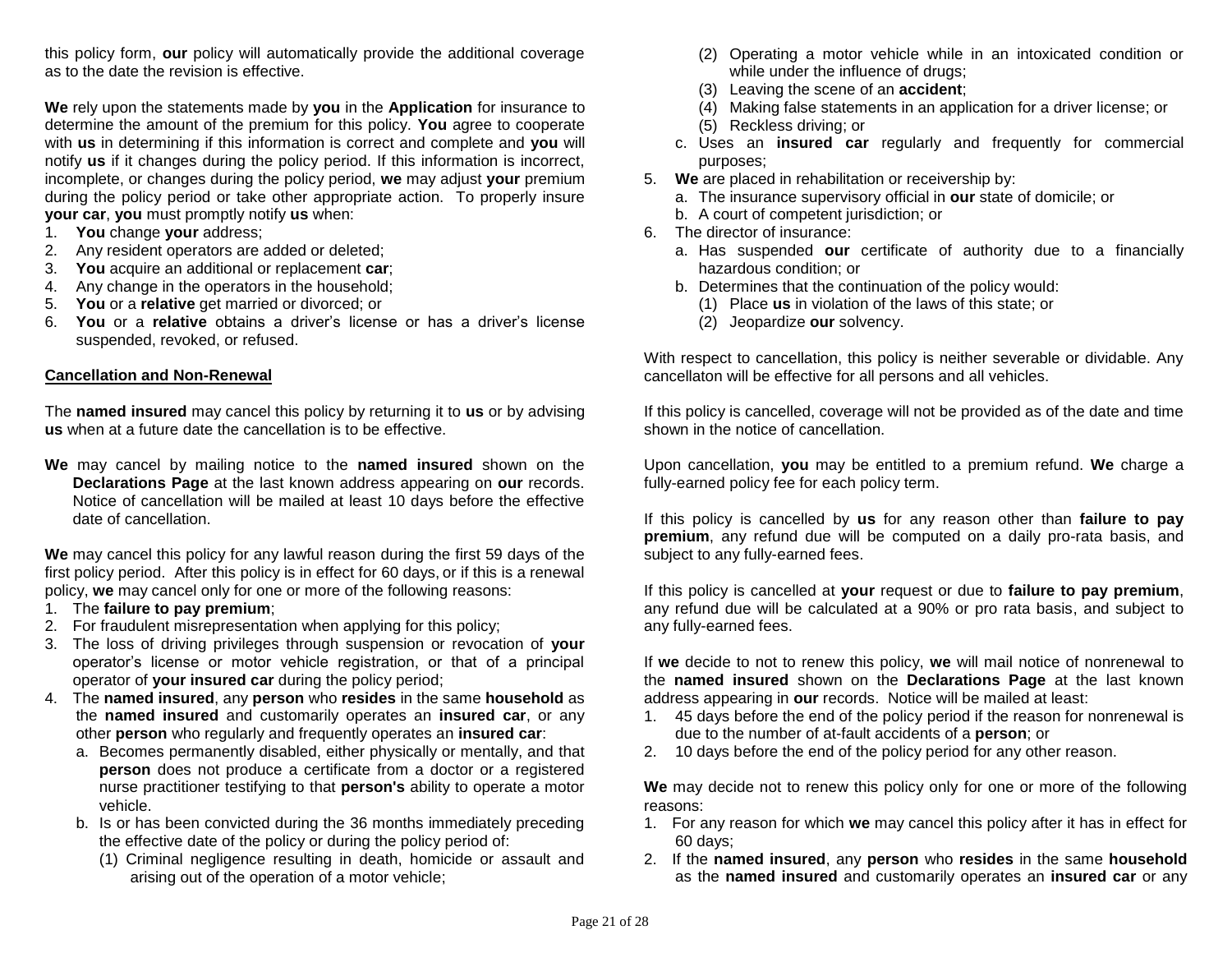other **person** who regularly and frequently operates an **insured car** has had:

- a. At any time during the 36 months immediately before the notice of nonrenewal, 3 or more at-fault **accidents** under any policy with **us** in which that **person** was at least 50% responsible; and
- b. The amount of property damage paid by **us** for each such **accident**  that occurred exceed the applicable threshold amounts for property damage as annually adjusted and published by the Arizona Department of Insurance (for the year of 2011, the property damage threshold level is \$2,400 for each **accident**);

This shall only apply when the same **person** has had each **accident**. This will not apply due to the **accident** record of the **named insured** if the **named insured** has been insured for standard automobile **bodily injury** coverage for at least 10 consecutive years with **us** prior to the most recent **accident** that makes the policy subject to nonrenewal; or

3. If the **named insured** and the **relatives** of the **named insured** are eligible for insurance based solely on the **named insured's** employment with **us**, employment of the **named insured** with **us** is terminated, and **we** exercise **our** right to nonrenew the policy within 12 months following the **named insured's** termination of employment.

**We** may agree with the **named insured** not to cancel or non-renew this policy due to the acts or driving record of a **person** who customarily operates an **insured car** if the **named insured** agrees in writing with **us** to exclude:

- 1. That **person** by name from all coverage under this policy when operating any motor vehicle; and
- 2. Coverage to and for the **named insured** for any negligence that may be imputed by law to the **named insured** arising out of the maintenance, operation or **use** of a motor vehicle by the excluded **person**.

**We** will not cancel or refuse to renew this policy solely because of the location of residence, age, race, color, religion, sex, national origin or ancestry of anyone who is an insured.

If **we** cancel or non-renew this policy for **failure to pay premium**, other than for the initial down-payment of the first policy period, a **grace period** will apply. If the payment due is not made before the end of the **grace period**, **we** will send a notice of cancellation or nonrenewal that takes effect as of the date that notice is mailed.

Nothing in this "Cancellation and Non-Renewal" clause of the General Provisions shall waive **our** rights to void this policy pursuant to the policy terms.

#### **Automatic Termination**

Coverage for **your insured car** shall terminate automatically when anyone other than **you** or a **relative** becomes the **owner** of the vehicle.

This policy will also terminate automatically at the end of the current policy period if **we** offer to renew or continue **your** policy and **you** do not accept the offer. **Our** renewal offer is considered rejected if there is any **failure to pay premium**, when due or within any **grace period** that applies, for the renewal.

If this is a certified policy of liability insurance and another certified policy of liability insurance liability insurance is obtained on an **insured car**, coverage for the **insured car** will end on the effective date of the other insurance.

In the event **you** end this policy or coverage for a **car**, as set forth above, **we** will mail **you** a notice of lapse or termination.

#### **Proof of Notice**

**We** may mail or deliver any notice to the **named insured**. Proof of mailing of any notice will be sufficient proof of notice. However, if **we** cancel or nonrenew this policy for any reason other than **failure to pay premium**, the notice will be mailed by certified mail or United States Postal Service Certificate of Mailing.

#### **Our Right to Void for Fraud or Misrepresentation**

**We** have the right to void this policy from its inception if **you** (or **your** representative) fraudulently provided or omitted material information in **your Application**. This policy is issued in reliance upon information provided on **your Application**. **We** will void this policy from inception if:

- 1. **You** (or **your** representative), at the time of **your Application**, made fraudulent misrepresentations, omissions, concealment of facts or incorrect statements as to any fact that was material either to the:
	- a. Acceptance of the risk; or
	- b. Hazard assumed by **us**; and
- 2. **We**, in good faith, would not have:
	- a. Issued the policy;
	- b. Issued the policy in as large an amount; or
	- c. Provided coverage for the hazard resulting in the loss;

if the true facts had been made known to **us** as required either by the **Application** or otherwise.

No coverage is provided for any **accident** or **loss** if **we** void this policy. However, if an **accident** occurs before **we** give notice to the **named insured** that the policy is void from its inception, **our** voiding of the policy will not affect liability coverage under Part I up to the **minimum limits** of liability coverage for claims of innocent injured third parties. Other than as set forth here, **we** will not be liable for any claims or damages in excess of the **minimum limits** of liability coverage or for any other claims under any other part of this policy. **You** must reimburse **us** for any payments made and expenses incurred by **us** after **we** give **you** notice that this policy is void.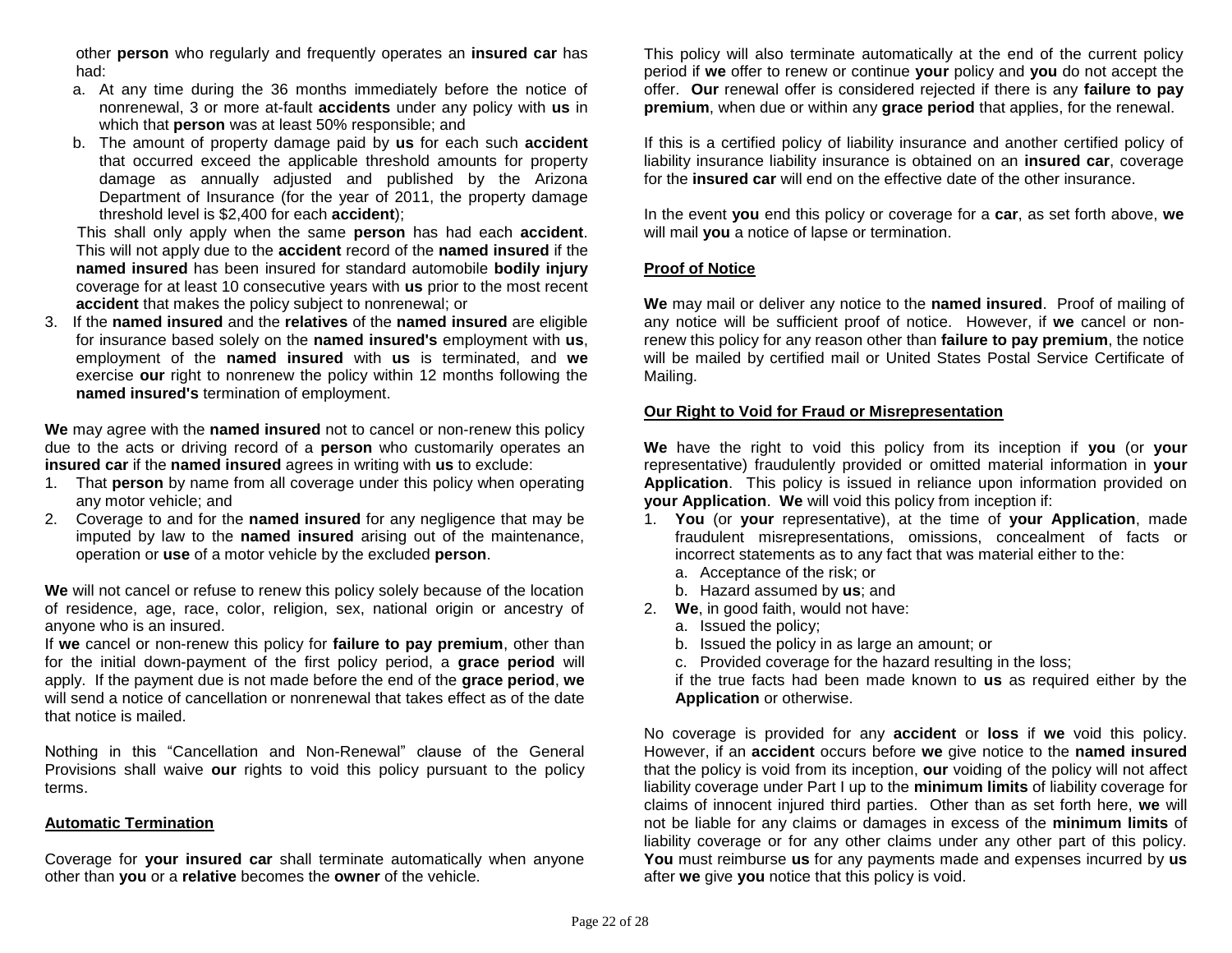If **we** void this policy and **you** or **your** assignee or representative contest **our**  rescission of this policy, **you** must reimburse **us** for all of **our** attorney fees, costs and expenses when **we** prevail in such legal action.

#### **Our Right to Void for Failure of Initial Payment**

Coverage under this policy is conditioned upon **our** receipt of complete and unconditional payment of the initial down-payment of premium. If **you** make **your** initial payment by check or any method other than cash, this policy is void as if never issued, and there will be no coverage at any time, if the initial payment is not honored for any reason when first presented for payment to **your** bank or financial institution or if there is any other **failure to pay premium** for the initial down-payment. No **grace period** will be provided for the payment of any premium due under this policy for the initial down-payment of premium. If this policy is void **we** will not cover any claims, loss or damages of any kind. **You** must reimburse **us** for any amounts **we** are required by law to pay after **we** void the policy.

#### **Policy Conformed to Statutes**

Terms of this policy that are in conflict with the statutes or other applicable law of the state of Arizona are hereby amended to conform to the applicable state law, except as necessary under the terms of this policy to meet the requirements of the motor vehicle responsibility laws of another state or province. All other terms remain in full effect.

#### **Fraudulent Claims**

**We** do not provide coverage for, or payment to, any **person** who:

- 1. Commits fraud against **our** interest; or
- 2. Intentionally makes material misrepresentations;

and which affects **our** decision to pay, deny or defend a claim, or affects the amount **we** pay, in connection with any **accident** or **loss**.

However, this will not apply to prevent coverage:

- 1. Under Part I of this policy for claims of innocent injured third parties for damages in an amount less than or equal to the **minimum limits** of required liability coverage.
- 2. Under Part IV of this policy, as related to the legal interest in the **insured car** of a **named insured**, or the **named insured's** spouse or **relative** who **resides** in the same **household** as the **named insured**, when that **person** sustains the **loss** as the result of an act of domestic violence, as defined in the Arizona laws as amended, and:
	- a. That **person** has not:
		- (1) Participated in;
		- (2) Contributed to;
		- (3) Directed; or
		- (4) Consented to;

the intentional act causing the **loss**; and

b. That **person** cooperates in any investigation relating to the **loss**. If **we** are required to pay any claim, the **person** who engaged in the fraud and/or material misrepresentations related to the claim must reimburse **us** for any payments made and expenses incurred by **us**.

### **Conditions Precedent**

There is no coverage provided under this policy until there has been full compliance with all of the terms and conditions of this policy.

#### **Bankruptcy**

The bankruptcy or insolvency of a **person** insured by this policy, or that **person's** estate, shall not relieve **us** of **our** obligations under this policy.

## **YOUR DUTIES & REPORTING ALL ACCIDENTS AND LOSSES**

**IMPORTANT:** For coverage as described in this policy to apply, all notice requirements, duties, and policy terms that apply must be properly performed. Not doing so will result in a claim or coverage being partially or fully denied if **our** rights are prejudiced as a result of any failure to meet these requirements.

#### **Notice of an Accident or Loss**

In the event of an **accident** or **loss**, it must be reported it to **us** or one of **our**  authorized agents as soon as practicable. The report must give time, place and circumstances of the **accident** or **loss** including the names and addresses of all injured parties and all witnesses involved in the **accident** or **loss**.

## **Other Duties**

Anyone claiming any coverage under the policy must:

- 1. Cooperate with **us** and assist **us** in any matter concerning a claim or lawsuit.
- 2. Refuse to assume any obligation or incur any unreasonable and unnecessary expenses at the time of the **accident** or **loss**.
- 3. Immediately send **us** any legal papers relating to any claim or lawsuit.
- 4. Submit to physical examination at **our** expense by doctors **we** select as often as **we** may reasonably require.
- 5. Authorize **us** to obtain medical, wage and other records. Any medical records requested will pertain to the **bodily injury** arising from an **accident**.
- 6. Provide any written proof of **loss** that **we** require.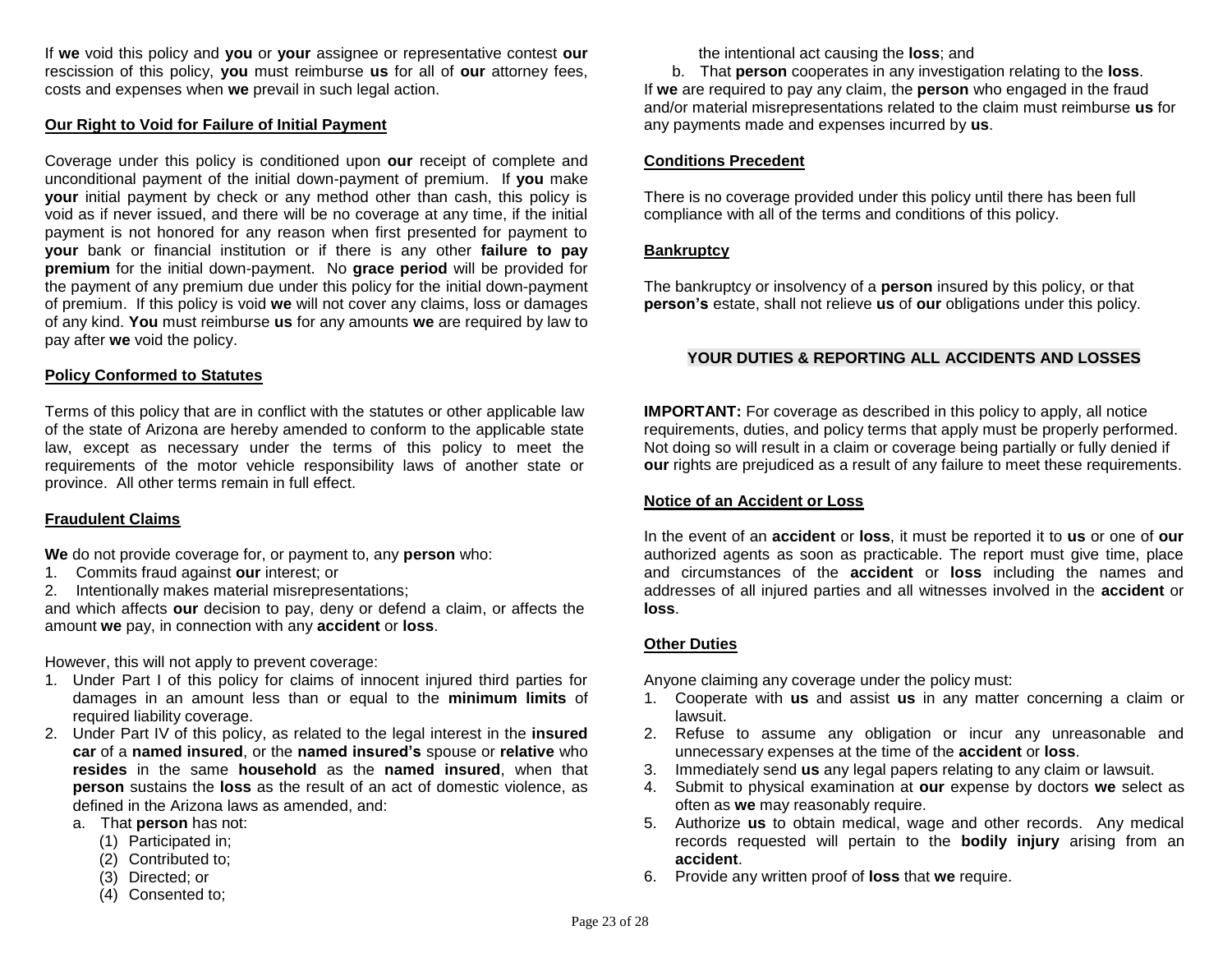- 7. Submit to statements or examinations under oath and subscribe to the same as **we** may reasonably require. **We** may require that such statements or examinations be recorded and videotaped, as well as conducted individually and outside the presence of witnesses or other **persons** seeking coverage or benefits under this policy.
- 8. Provide **us** with any personal financial information **we** request for underwriting, policy servicing or claims handling purposes, or provide **us** with written authorization to obtain such information. This includes such information as social security numbers, credit history and any other related information. AssuranceAmerica limits both the collection and use of customer information to the minimum needed to administer **our** business.

Anyone claiming Uninsured/Underinsured Motorist Coverage must:

- 1. Contact the police within 48 hours, or as soon as is practicable, after the **accident** if a hit and run driver is involved;
- 2. Promptly send **us** copies of any legal papers if suit is brought; and
- 3. Comply with all other policy terms under Part III.

Anyone claiming any coverage under this policy must also:

- 1. Take reasonable steps after **loss** to protect an **insured car** and its equipment from further **loss**.If **you** fail to do so, any further damage will not be covered under this policy. **We** will pay reasonably necessary expenses incurred in providing that protection.
- 2. Report the total theft of the **car** to the police promptly and as soon as practicable after the **loss**.
- 3. Allow **us** to inspect and appraise the damage to an **insured car** before its repair or disposal.
- 4. If a hit and run motorist is involved, adequate proof of loss and a statement under oath must be filed with **us** within 30 days of **our** request.
- 5. Give **us** information about any lien or encumbrance against the **car** involved in the **accident** or incident giving rise to the damage or **loss**.

If a claim or coverage is partially or fully denied for failure to:

- 1. Comply with any notice requirement;
- 2. Perform any of the duties listed above or in this policy; or
- 2. Otherwise comply with all policy terms;

it will not affect liability coverage required by Arizona law up to the **minimum limits**, for **bodily injury** sustained by a third party in an **accident** caused by an **insured person** under Part I of this policy. If **we** are required to pay any such liability claim, **we** are entitled to reimbursement of, and reserve all rights to indemnity for, payments made and costs incurred by **us**, against any **person** who has committed fraud or misrepresentation, or who has failed to cooperate with **us** by breaching one of these duties or policy terms.

**\*□\*□\*□\*□\*□\*□\*□\*□\*□\*□\*□** 

**IN WITNESS WHEREOF**, the Company has caused this policy to be executed and attested.

President

Marburs.

**Secretary** 

## **ENDORSEMENTS**

When any Endorsement applies, all other terms, limits and conditions of the policy that do not conflict with the terms of the Endorsement shall continue to apply.

THE FOLLOWING NAMED DRIVER NON-OWNED COVERAGE ENDORSEMENT APPLIES ONLY IF FORM NUMBER E-400 APPEARS ON **YOUR DECLARATIONS PAGE**.

#### **NAMED DRIVER, NON-OWNED COVERAGE**

If **you** have elected Named Driver, Non-Owned Coverage, **we** will only cover the permissive use of a "**non-owned car**" by the **named insured**. Any coverage provided under this policy shall be excess over any other applicable insurance, self-insurance or bond providing the same or similar insurance or benefits. The following policy changes shall apply:

- 1. The general policy definition of "**you**" and "**your**" are revised and "**you**" and "**your**" mean the **named insured**. No entity or **person** other than the **named insured** has any insurance under this policy.
- 2. The definition of "**insured person**" is revised in all parts of the policy and "**insured person**" means the **named insured**. No entity or **person** other than the **named insured** has any insurance under this policy.
- 3. No coverage applies under the policy for use of any **car** other than the permissive use of a **non-owned car** by a **named insured**.
- 4. No coverage applies under the policy for any **person** other than the **named insured**.
- 5. The "**Other Insurance**" clause in every part of this policy is revised and any insurance **we** provide shall be excess over any other applicable insurance, self-insurance or bond providing the same or similar insurance or benefits. However, this will not apply for purposes of Part I - Liability To Others and Part III - Uninsured/Underinsured Motorist Coverage, but only as compared to a liability insurance policy or bond issued to or for an **auto**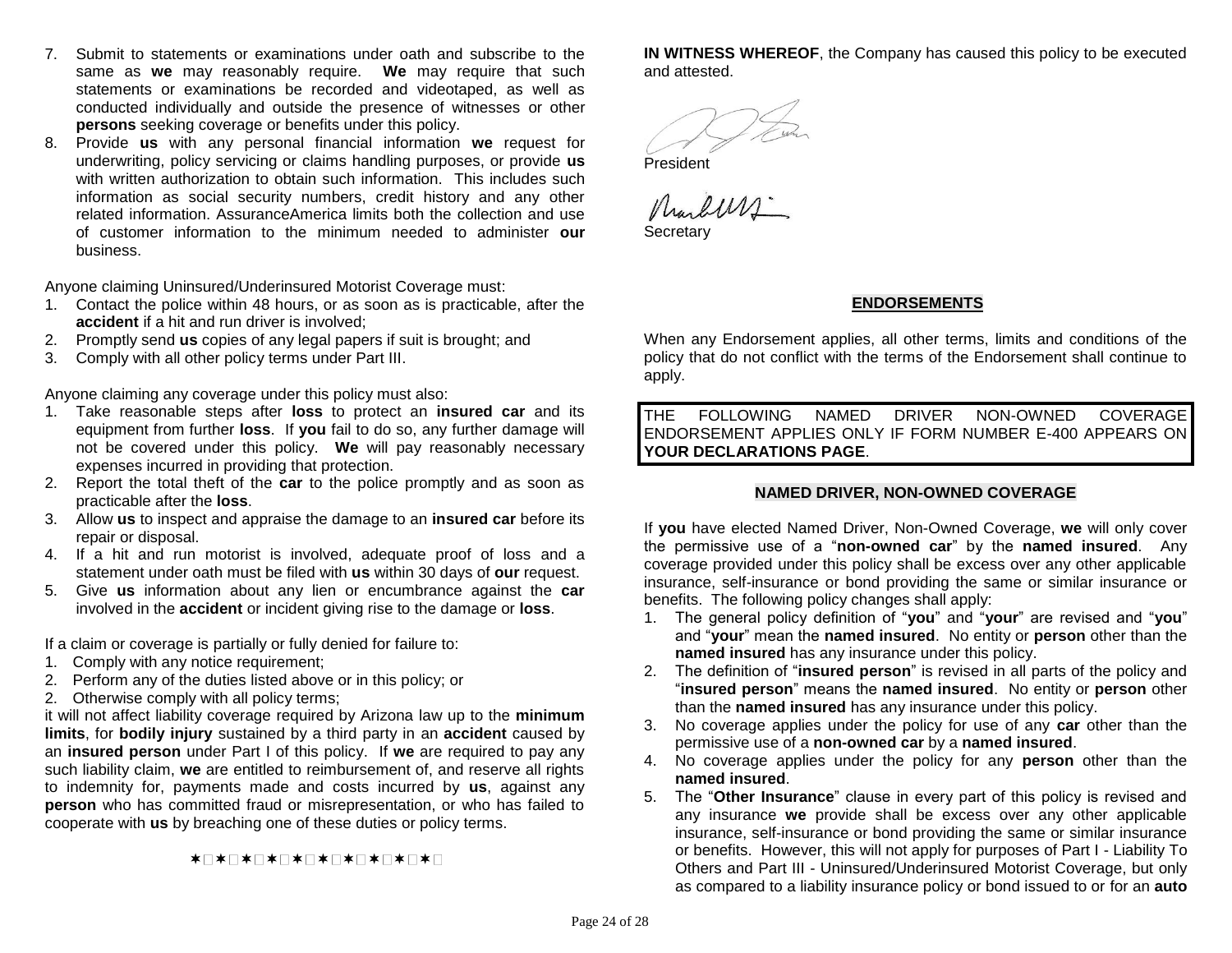**business** that applies to the permissive use of a **non-owned car** used in that **auto business** when that **non-owned car** is being operated by the **named insured** under this policy.

6. No Car Damage Coverage applies under the policy.

## **E-400 (05/2010)**

### THE FOLLOWING NAMED DRIVER EXCLUSION ENDORSEMENT APPLIES ONLY IF FORM NUMBER E-500 APPEARS ON **YOUR DECLARATIONS PAGE**.

#### **NAMED DRIVER EXCLUSION**

If one or more **persons** have been shown on the **Declarations Page** as Excluded Drivers or **you** have elected to exclude any drivers from coverage under this policy, **we** do not provide any coverage under any part of this policy for any **accident** or **loss** that occurs while any Excluded Driver is operating a **car** or any other motor vehicle.

When the Excluded Driver is operating a motor vehicle, no coverage applies for the Excluded Driver or anyone else, **including but not limited to** claims against **you**, **relatives**, or any other entity or **person** who may be vicariously liable or liable for negligent entrustment with respect to any **accident** or **loss**  arising out of the operation of a motor vehicle by any named Excluded Driver.

Driver exclusions shall apply to all renewals, reinstatements after a lapse, continuation and replacement policies unless **you** notify **us** in writing that the election is revoked and **you** pay the additional premium for coverage of that driver.

However, this Named Driver Exclusion will not prevent coverage that would otherwise apply under Uninsured/Underinsured Motorist Coverage.

#### **E-500 (05/2010)**

THE FOLLOWING LIMITED COVERAGE ENDORSEMENT APPLIES ONLY IF FORM NUMBER E-25 APPEARS ON **YOUR DECLARATIONS PAGE**.

#### **LIMITED COVERAGE ENDORSEMENT**

If this Endorsement applies, **you** have elected a low-priced restricted **car** policy with more coverage limitations. **Your** policy is amended and the limitations, restrictions, exclusions and terms described in this endorsement shall also apply.Please read **your** Personal Car Policy and this endorsement carefully.

**Warning**: **You** must notify **us** of all drivers who **reside** in **your household** and all regular and frequent drivers of any **car** listed on this policy that this is a limited policy. Drivers who **reside** in **your household** but are not listed as drivers on the **Declarations Page** have no coverage under this policy. Coverage under Part I - Liability to Others for use of a **car** by a permissive driver who is not **your relative** does not apply in excess of the **minimum limits** and types of coverage required under state law. The definition of "**insured person**" under Part I is revised to exclude permissive drivers from the definition for any coverage in excess of **minimum limits**.

#### **Definitions**

1. The definition of "**insured car**" is deleted and replaced by the following when the phrase appears in **bold** print in the policy or any endorsement issued by **us**:

"**Insured car**" means:

- a. Any **car** described on the **Declarations Page**.
- b. Any **car you** acquire to replace a **car** described on the **Declarations Page**, subject to the following conditions:
	- (1) The existing coverages on the **car** replaced will apply to a replacement **car** as of the date it is acquired if **you** notify **us**  within 3 days (weekends and legal holidays excluded) of the date it is acquired by **you**. Car Damage Coverage shall not apply to the replacement **car** if **we** do not get notice within those 3 days.
	- (2) A replacement **car** will not be provided more coverage than applied to the **car** it replaced until and unless **you** ask **us** to add coverage and **our** conditions are met. If **you** add coverage or increase limits, that added coverage or increased limit does not apply until after **you** have asked **us** to add the coverage or increase limits.
- c. Any additional **car**, other than a replacement **car**, that **you** acquire during the policy period, but only after:
	- (1) **You** give **us** notice the **car** has been acquired by **you**;
	- (2) **We** agree to to insure that **car**;
	- (3) **We** insure all **cars you own**.

No Car Damage Coverage shall apply to an additional **car** until after the time **you** give **us** notice **you** have acquired the **car**, unless it is a replacement **car** and those conditions have been met.

## **LIABILITY TO OTHERS – LIMITED COVERAGE**

#### **Insuring Agreement**

The following is added to the Insuring Agreement in Liability To Others: Notwithstanding anything to the contrary set forth in **your** policy, except where not permitted by law, **our** duty to settle or defend ends when when the limit is paid into a court that has jurisdiction.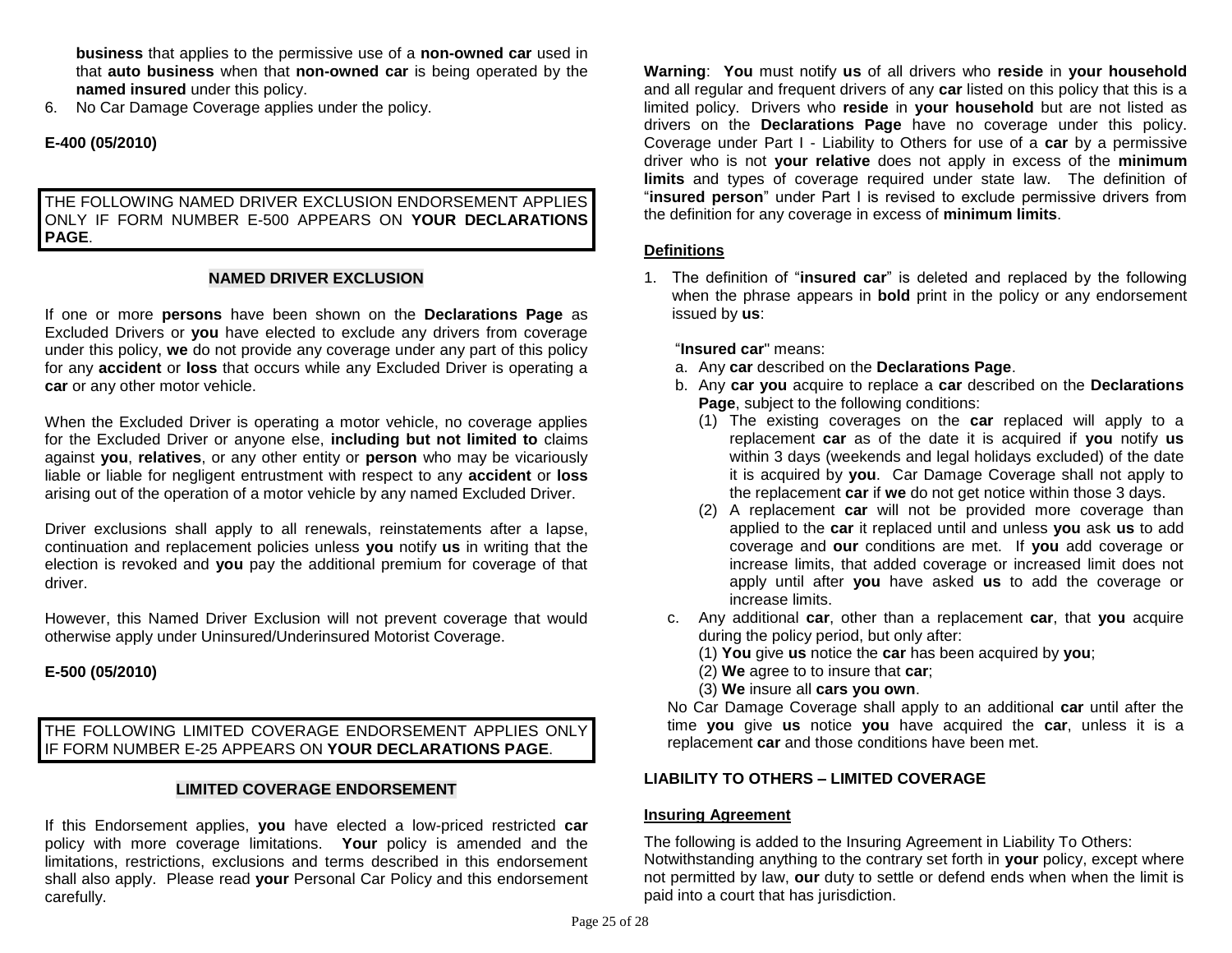## **Additional Definition Used In Liability To Others Only-Limited Coverage**

The definition of "**insured person**" and "**insured persons**" as used in Part I are deleted and replaced with the following:

"**Insured person**" or "**insured persons**" means:

- 1. **You**, with respect to liability arising out of the ownership, maintenance or use of an **insured car**.
- 2. **You**, while driving a **non-owned car** with permission of its **owner**.
- 3. Any **person** other than **you** or a **relative** using an **insured car** with **your** express or implied permission, but only up to **minimum limits**.
- 4. Any other **person** listed as a driver on the **Declaration Page** while driving an **insured car**.
- 5. A **relative** listed as a driver on the **Declaration Page**, with respect to an **accident** while driving a **non-owned car** with permission of its **owner**.
- 6. Any Additional Interest shown on the **Declarations Page**, with respect to liability arising out of the use of the **insured car** by a **person**  described above. Inclusion of an Additional Interest Insured shall not increase the limit of liability that applies to the operator of the **car**. Coverage for the Additional Interest insured is excess over any other valid insurance. Coverage for an Additional Interest insured is limited to the **insured car** for which the Additional Interest insured has been shown on the **Declarations Page**.

## **Exclusions**

The following are added to the Exclusions in Liability To Others:

- 1. Except where prohibited by law, **we** will not defend, and no coverage is provided, for any **person** who **resides** in **your household** and who has a operator's or **driver's license** if that **person** is not listed in **our**  records as a driver on the policy. This exclusion does not apply to the portion of damages that is less than or equal to **minimum limits**.
- 2. Coverage under Liability to Others, including **our** duty to defend, does not apply to any use of a **car** without the express or implied permission of its **owner**.
- 3. Coverage under Liability to Others, including **our** duty to defend, does not apply for **bodily injury** or **property damage** that results from an **accident** or **loss** that occurs while the insured is committing a felony. This exclusion does not apply to:
	- a. The portion of damages that is less than or equal to **minimum limits**; or
	- b. Any felony codified under the state's motor vehicle laws.

## **Limits of Liability**

The following is added to the Limits of Liability in coverage for Liability To Others:

Notwithstanding any limit of liability set forth in the policy, on any endorsement or on the **Declarations Page**, the **minimum limits** is the most **we** will pay for **bodily injury** and **property damage** resulting from an **accident** where the **insured person** is anyone other than **you** or a driver shown on the **Declarations Page**.

## **MEDICAL PAYMENTS**

## **Additional Terms for Medical Payments**

The reference to expenses incurred within 3 years from the date of the **accident** stated Condition 2 is amended, and that reference to "3 years" is deleted and replaced with "1 year". If any applicable law in the state in which the policy is issued requires a longer minimum time period, the policy will conform to that minimum time period as required by law.

## **Additional Definitions Used in Medical Payments Only**

The definition of "**insured person**" and "**insured persons**" as used in Medical Payments coverage is deleted and replaced with the following:

As used in Medical Payments coverage, "**insured person**" or "**insured persons**" means:

- a. **You**;
- b. Any **relative** listed as a driver on the policy and shown in **our** records;
- c. Any **relative** who is under the legal driving age; or
- d. Any other **person** listed as a driver on the **Declarations Page**;
- while **occupying** an **insured car**.

## **Exclusions**

The following are added to the Exclusions in Medical Payments coverage: This coverage does not apply for **bodily injury** to any **insured person**:

- 1. That is caused by, or reasonably expected to result from that **insured person** participating in the commission of a felonious act or any attempt to elude law enforcement personnel by **an insured person**.
- 2. Sustained while:
	- a. Driving while intoxicated; or
	- b. Driving while under the influence of alcohol or a controlled substance.
- 3. Cited for driving while impaired or intoxicated in connection with the **accident** that causes the **bodily injury**.

## **Other Insurance**

The following is added to Other Insurance in Medical Payments Coverage:

If there is applicable insurance, self-insurance, health coverage or benefit program on **bodily injury** covered by this part, this insurance shall be excess to all other insurance, self-insurance coverage and benefit programs that pay for medical expenses or funeral expenses.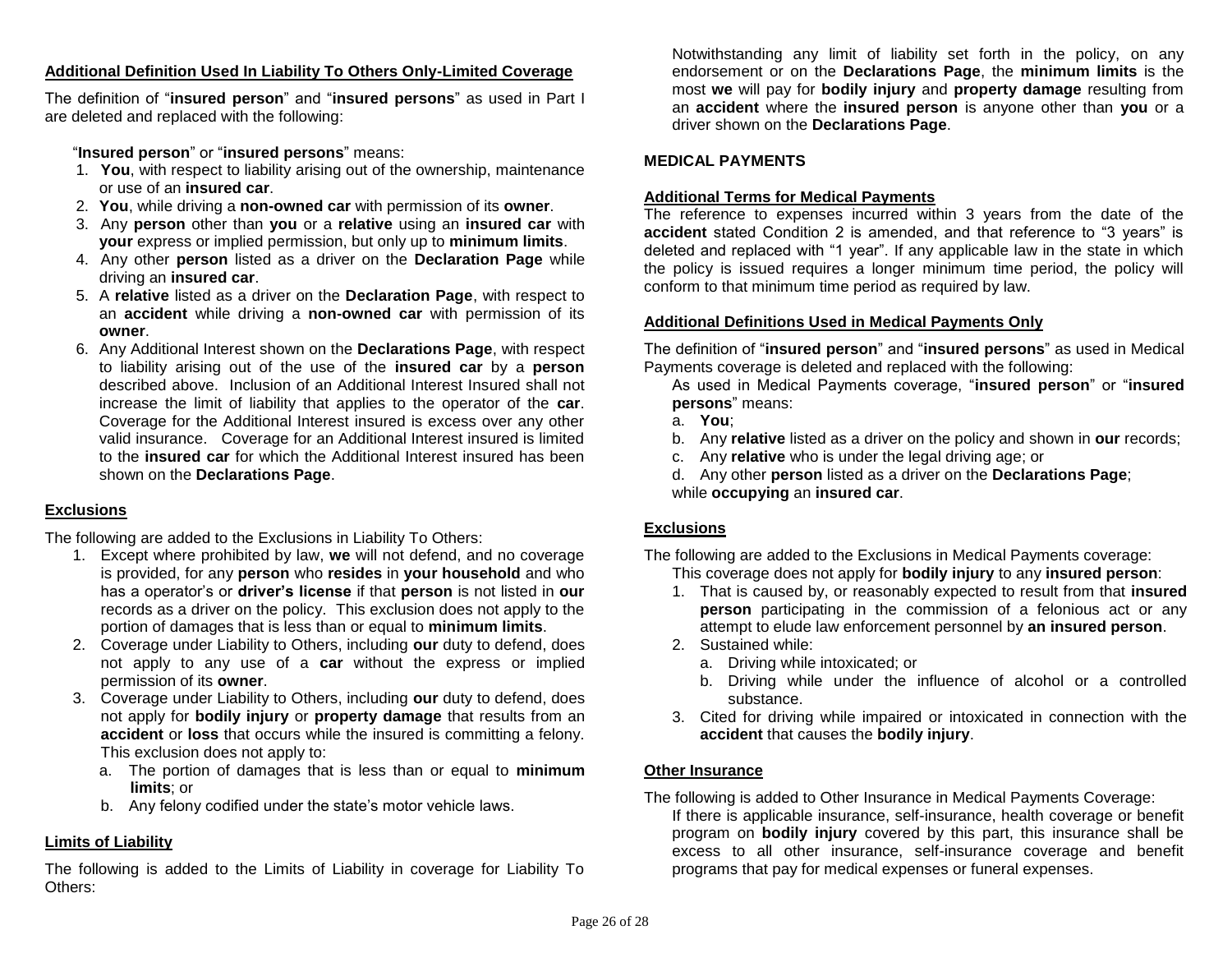If there is any insurance or self-insurance with the same priority as the coverage **we** provide under this part, **we** will not pay more than **our** share. **Our** share is the proportion that **our** limit of liability bears to the total of all applicable coverage and benefit limits.

## **UNINSURED/UNDERINSURED MOTORISTS**

### **Additional Definitions Used in Uninsured/Underinsured Motorist Coverage Only**

The definition of "i**nsured person**" and "**insured persons**" as used in Uninsured/Underinsured Motorist Coverage is deleted and replaced with the following:

- 1. As used in Uninsured/Underinsured Motorist Coverage, "i**nsured person**" means:
	- a. **You**.
	- b. A **relative**.
	- c. Any other **person** listed as a driver on the **Declaration Page** while driving an **insured car**.
	- d. Any other **person** who uses or is **occupying** an **insured car** with **your** permission, but with limits only up to the **minimum limits** for **bodily injury**.

#### **Limits of Liability**

The following is added to the Limits of Liability in Uninsured/Underinsured Motorist Coverage:

Notwithstanding any limit of liability set forth in the policy, on any endorsement or on the **Declarations Page**, the most **we** will pay for **bodily injury** for an **insured person** other than **you**, a **relative**, or a driver listed on the **Declarations Page**, is the **minimum limits** for **bodily injury**.

#### **CAR DAMAGE COVERAGE**

#### **Exclusions**

The following is added to the Exclusions in Car Damage Coverage:

- 1. Coverage does not apply to **loss** if the driver of the **insured car** was, at the time of an **accident**:
	- a. Speaking on a cell phone, Blackberry or similar device; or
	- b. Texting, instant messaging or e-mailing on a cell phone, PDA, Blackberry, computer or similar device.
- 2. Coverage does not apply to **loss** that occurs while the the operator of an **insured car** is committing a felony. This does not apply to:
	- a. Commission of any felony codified under the state's motor vehicle laws by **you** or a **relative**; or
	- b. **Loss** caused by a **person** who has stolen an **insured car**.

3. Coverage does not apply to **loss** to an **insured car** while being operated by a **person** with an operator's or **driver's license** who **resides** in **your household** if that **person** is not a listed driver on this policy in **our**  records.

#### **GENERAL PROVISIONS**

#### **Policy Period, Territory**

This policy applies only to **accidents** and **losses** that occur during the policy period as shown on the **Declarations Page** and within the United States of America or Canada.

### **E-25 (03/09)**

THE FOLLOWING AMENDATORY ENDORSEMENT APPLIES ONLY IF FORM NUMBER AZ15 APPEARS ON **YOUR DECLARATIONS PAGE**.

### **THIS ENDORSEMENT CHANGES THE POLICY. PLEASE READ IT CAREFULLY.**

#### **AMENDATORY ENDORSEMENT - ARIZONA**

This endorsement is a part of the policy. Except for the changes this endorsement makes, all other provisions of the policy remain the same and apply to this endorsement.

#### **Cancellation and Non-Renewal**

The 3<sup>rd</sup> paragraph in the **Cancellation and Nonrenewal** section which enumerates reasons **we** may cancel **your** policy is revised as follows:

**We** may cancel this policy for any lawful reason during the first 59 days of the first policy period. After this policy is in effect for 60 days, or if this is a renewal policy, **we** may cancel only for one or more of the following reasons:

- 1. The **failure to pay premium** or any installment of the premium;
- 2. For fraudulent misrepresentation when applying for this policy;
- 3. The loss of driving privileges through suspension or revocation of **your** operator's license or motor vehicle registration, or that of a principal operator of **your insured car** during the policy period;
- 4. The **named insured**, any **person** who **resides** in the same **household** as the **named insured** and customarily operates an **insured car**, or any other person who regularly and frequently operates an **insured car**:
	- a. Becomes permanently disabled, either physically or mentally, and that **person** does not produce a certificate from a doctor or a registered nurse practitioner testifying to that **person's** ability to operate a motor vehicle.